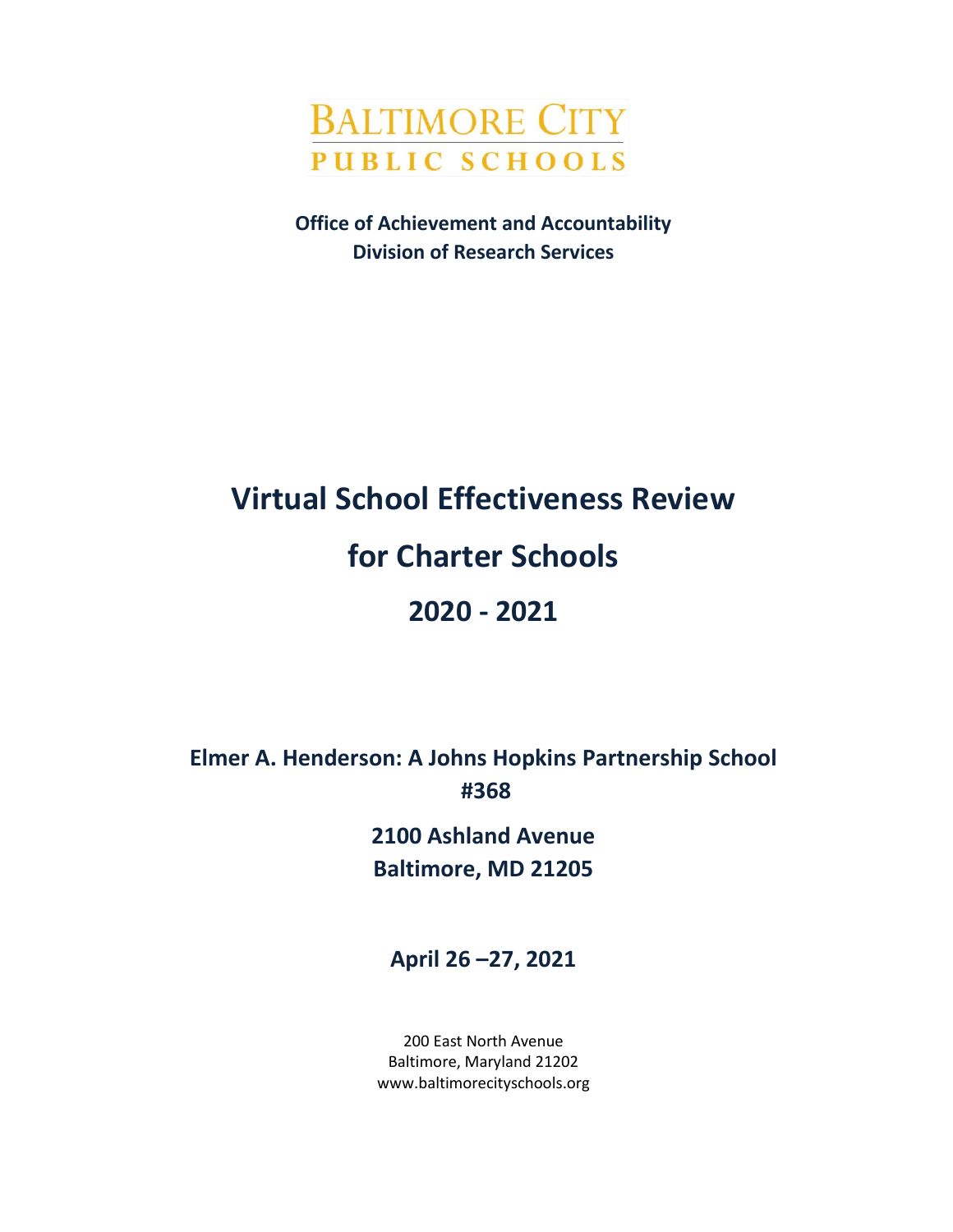# TABLE OF CONTENTS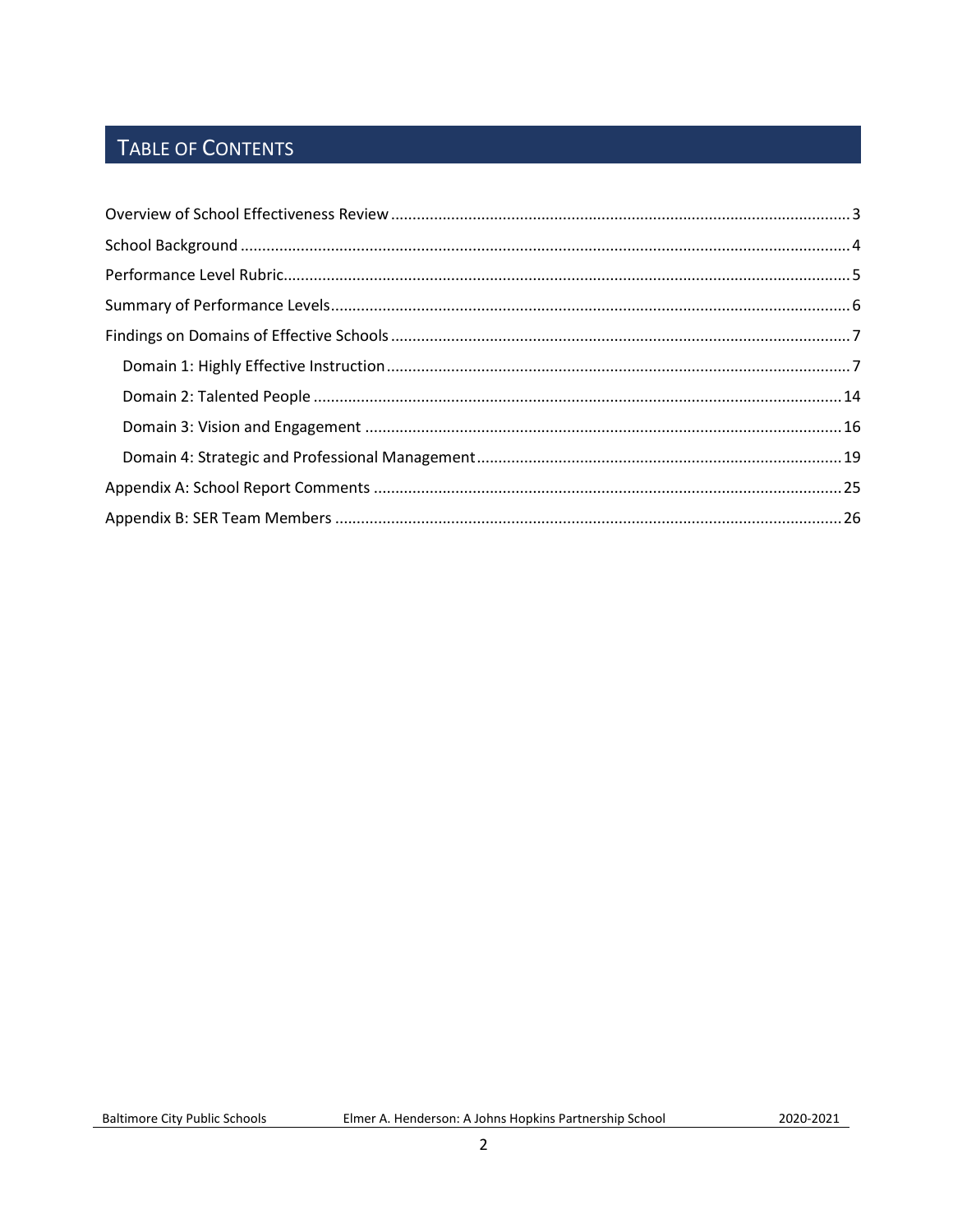## <span id="page-2-0"></span>OVERVIEW OF SCHOOL EFFECTIVENESS REVIEW

Baltimore City Public Schools (City Schools) developed the School Effectiveness Framework and the School Effectiveness Review process in 2009. The School Effectiveness Review (SER) uses trained school reviewers to measure a school's effectiveness against City Schools' School Effectiveness Standards. The School Effectiveness Standards are aligned with City Schools' effectiveness frameworks for teachers and school leaders.

The SER provides an objective and evidence-based analysis of how well a school is working to educate its students. It generates a rich layer of qualitative data that may not be revealed when evaluating a school solely on student performance outcomes. It also provides district and school-level staff with objective and useful information when making strategic decisions that impact student achievement.

**For the 2020-2021 school year SER visits were conducted virtually, due to the COVID-19 pandemic, using a modified and abbreviated version of the SER protocol.** The SER team comprised of representatives from City Schools and consultants from Schoolworks, (an education consulting group) who have extensive knowledge about schools and instruction, gathered information from teachers, students, parents, and leadership during a two-day site visit. During the visit, the SER team observed classrooms, reviewed submitted electronic school documents and conducted virtual focus groups via Microsoft Teams or Zoom platforms, with school leadership, teachers, students, and parents. For classroom observations schools submitted one recorded synchronous lesson from each of the school's academic content teachers. The Team Lead then randomly selects 60% of lessons submitted to observe. Lessons were observed during the beginning, middle, and end of the recording.

The SER team analyzed evidence collected over the course of the visit to determine the extent to which key actions have been adopted and implemented at the school. This report summarizes the ratings in the four domains and related key actions, provides evidence to support the ratings, and – based on a rubric – allocates a performance level for each key action. Those key actions that were not rated for the virtual SER have been grayed out in the report. More information about the SER process is detailed in the School Effectiveness Review protocol, located on the City Schools website and available upon request from the Office of Achievement and Accountability in City Schools.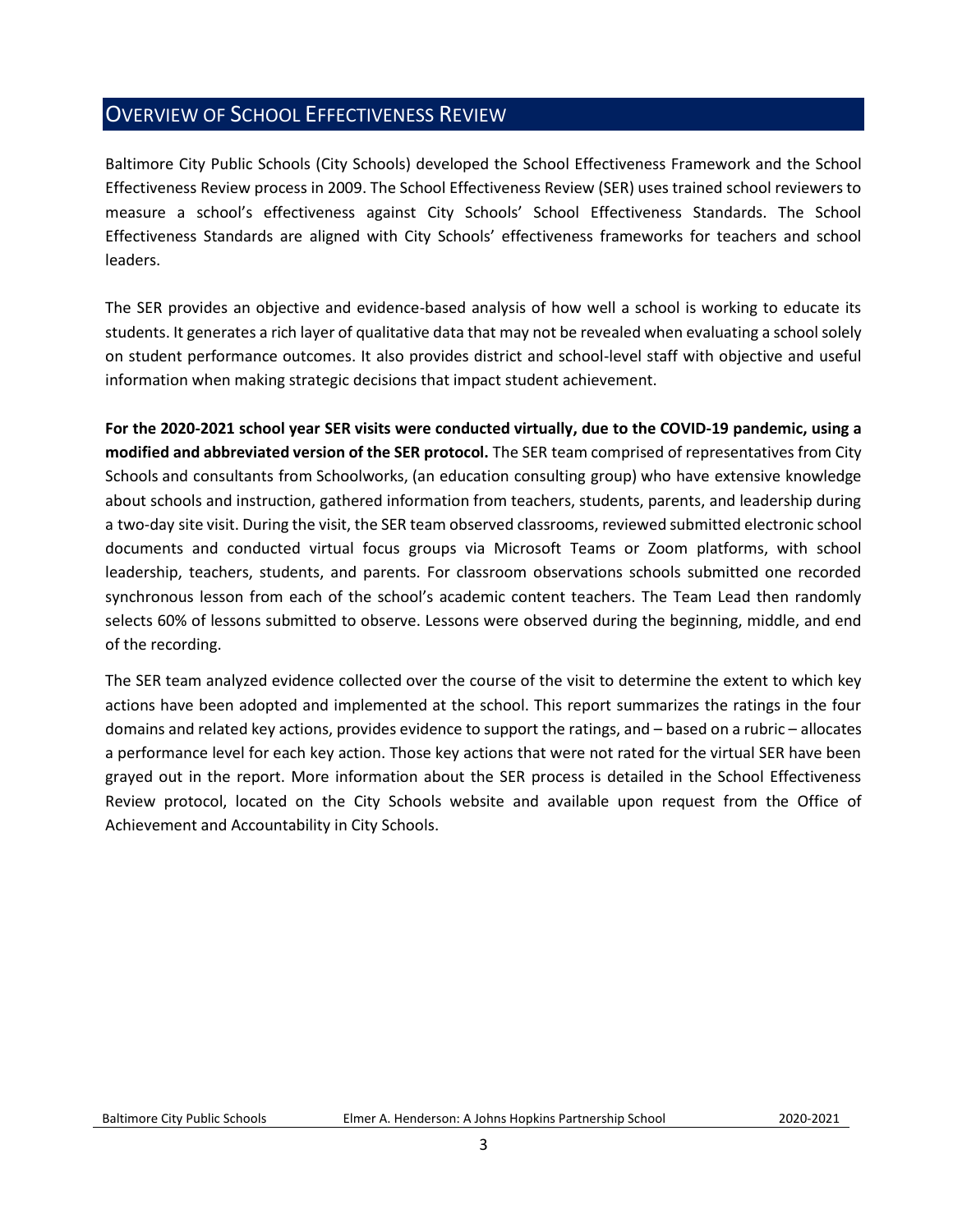## <span id="page-3-0"></span>SCHOOL BACKGROUND

Elmer A. Henderson: A Johns Hopkins Partnership School serves approximately 560 students in grades Pre-Kindergarten through 8th. The school is in the northeast quadrant Baltimore.

#### **Virtual SER Context**

Elmer A. Henderson: A Johns Hopkins Partnership School has been virtual since the beginning of the year and at the time of the site visit (April 26-27, 2021) some students had returned to in-person learning. All classroom observations conducted for the purpose of this report were recorded within two weeks prior to the visit.

#### **School Leadership and Staffing:**

The principal, Peter Kannam, has been at the school for 3 years and with the district for 8 years in various roles. For the purpose of this SER site visit, staff designated as school leadership are listed below.

<span id="page-3-1"></span>

| <b>School Leadership Focus Group Members</b> |                                                             |  |  |
|----------------------------------------------|-------------------------------------------------------------|--|--|
| Name                                         | Role                                                        |  |  |
| Peter Kannam                                 | Principal                                                   |  |  |
| Carol DeLoatch                               | <b>Assistant Principal</b>                                  |  |  |
| J. D. Merrill                                | <b>Assistant Principal</b>                                  |  |  |
| Heidi Fineblum                               | Dean of Instruction and Culture                             |  |  |
| Evan Velleman                                | Dean of Student Wholeness and Professional School Counselor |  |  |
| Tara Hayes                                   | <b>Family Advocate</b>                                      |  |  |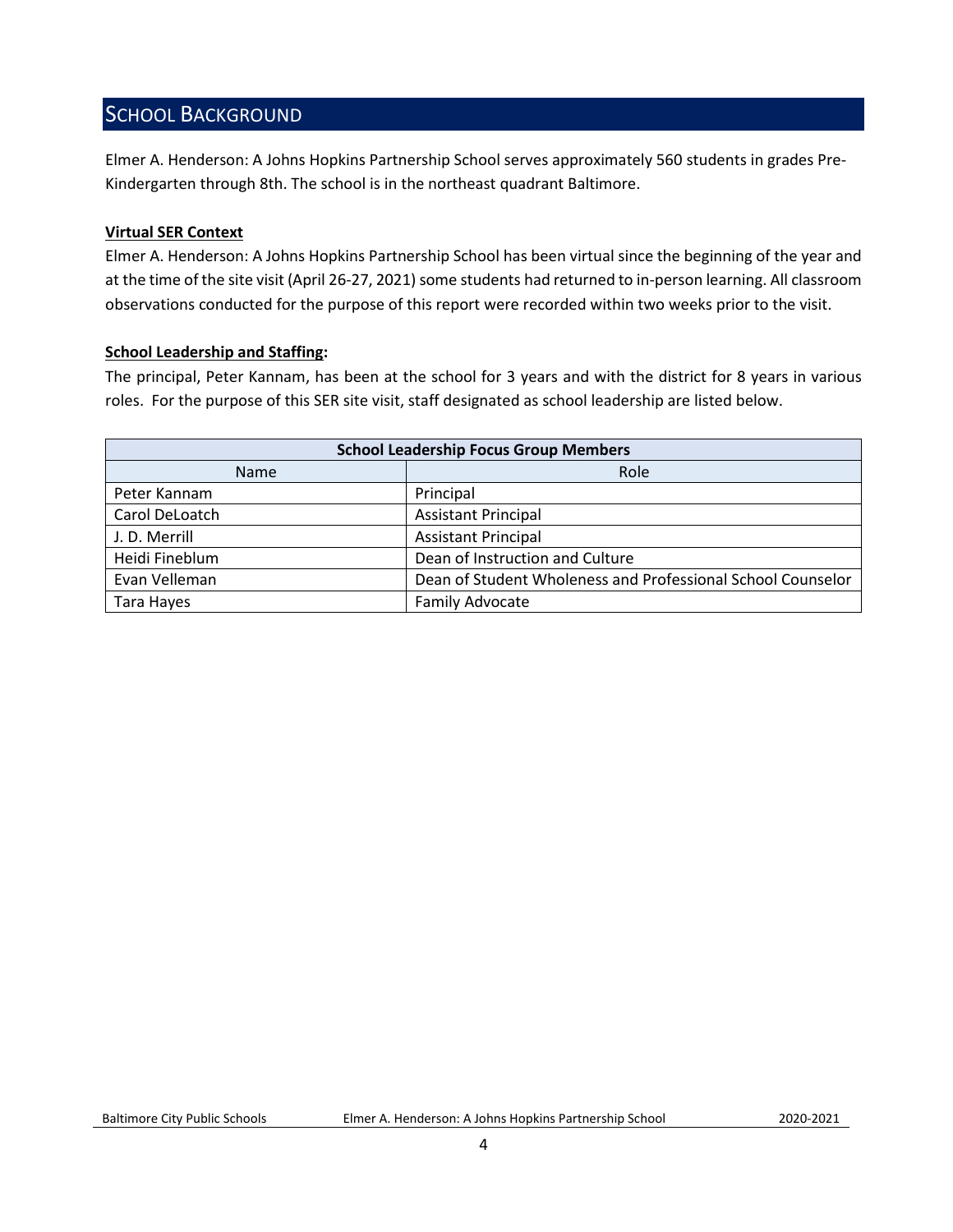## PERFORMANCE LEVEL RUBRIC

The SER team will use the following guidance to select a performance level for each key action. Note that the quality standard for each performance level is based upon: the extent to which the SER team finds multiple types<sup>1</sup> and multiple sources<sup>2</sup> of evidence AND the extent to which the SER team finds evidence of high levels of adoption and/or implementation of a practice or system. The SER team will also reflect on the Instructional Framework and School Leadership Framework in their analysis prior to assigning a rating for each key action.



Levels of Adoption and/or Implementation

|                | Extent to which SER Team Finds Multiple<br>Types and Multiple Sources of Evidence                                                                                                                                                             | Extent to which SER Team Finds Evidence of High<br>Levels of Adoption and/or Implementation                                                                                                                                                                                                                                                                                                                                                    | Key:<br>Not Effective:<br>Developing:<br>Effective:<br><b>Highly Effective:</b> |  |
|----------------|-----------------------------------------------------------------------------------------------------------------------------------------------------------------------------------------------------------------------------------------------|------------------------------------------------------------------------------------------------------------------------------------------------------------------------------------------------------------------------------------------------------------------------------------------------------------------------------------------------------------------------------------------------------------------------------------------------|---------------------------------------------------------------------------------|--|
| <b>Rating</b>  | Performance<br><b>Level</b>                                                                                                                                                                                                                   | <b>Quality Standard</b>                                                                                                                                                                                                                                                                                                                                                                                                                        |                                                                                 |  |
| 1              | Evidence indicates that the key action is not a practice or system that has been<br><b>Not Effective</b><br>adopted and/or implemented at the school, or the level of<br>adoption/implementation does not improve the school's effectiveness. |                                                                                                                                                                                                                                                                                                                                                                                                                                                |                                                                                 |  |
| $\overline{2}$ | <b>Developing</b>                                                                                                                                                                                                                             | Evidence indicates that the key action (including some indicators) is a practice or<br>system that is emerging at the school, but that it has not yet been implemented at<br>a level that has begun to improve the school's effectiveness, OR that the impact of<br>the key action on the effectiveness of the school cannot yet be fully determined.                                                                                          |                                                                                 |  |
| з              | <b>Effective</b>                                                                                                                                                                                                                              | Evidence indicates that the key action (including most indicators) is a practice or<br>system that has been adopted at the school, and is implemented at a level that is<br>improving the school's effectiveness.                                                                                                                                                                                                                              |                                                                                 |  |
| 4              | <b>Highly Effective</b>                                                                                                                                                                                                                       | Evidence indicates that the key action (including all indicators) is a practice or<br>system that has been fully adopted at the school, and is implemented at a level<br>that has had a strong, significant or sustainable impact on the school's<br>effectiveness.                                                                                                                                                                            |                                                                                 |  |
| of the visit.  |                                                                                                                                                                                                                                               | <sup>1</sup> "Multiple types of evidence" is defined as evidence collected from two or more of the following: document review,<br>stakeholder focus groups; and classroom observations.<br><sup>2</sup> "Multiple sources of evidence" is defined as evidence collected from three or more stakeholder focus groups; two or<br>more documents; and/or evidence that a descriptor was documented in 75% or more of lessons observed at the time |                                                                                 |  |

 $1$  "Multiple types of evidence" is defined as evidence collected from two or more of the following: document review, stakeholder focus groups; and classroom observations.

Baltimore City Public Schools Elmer A. Henderson: A Johns Hopkins Partnership School2020-2021

<sup>&</sup>lt;sup>2</sup> "Multiple sources of evidence" is defined as evidence collected from three or more stakeholder focus groups; two or more documents; and/or evidence that a descriptor was documented in 75% or more of lessons observed at the time of the visit.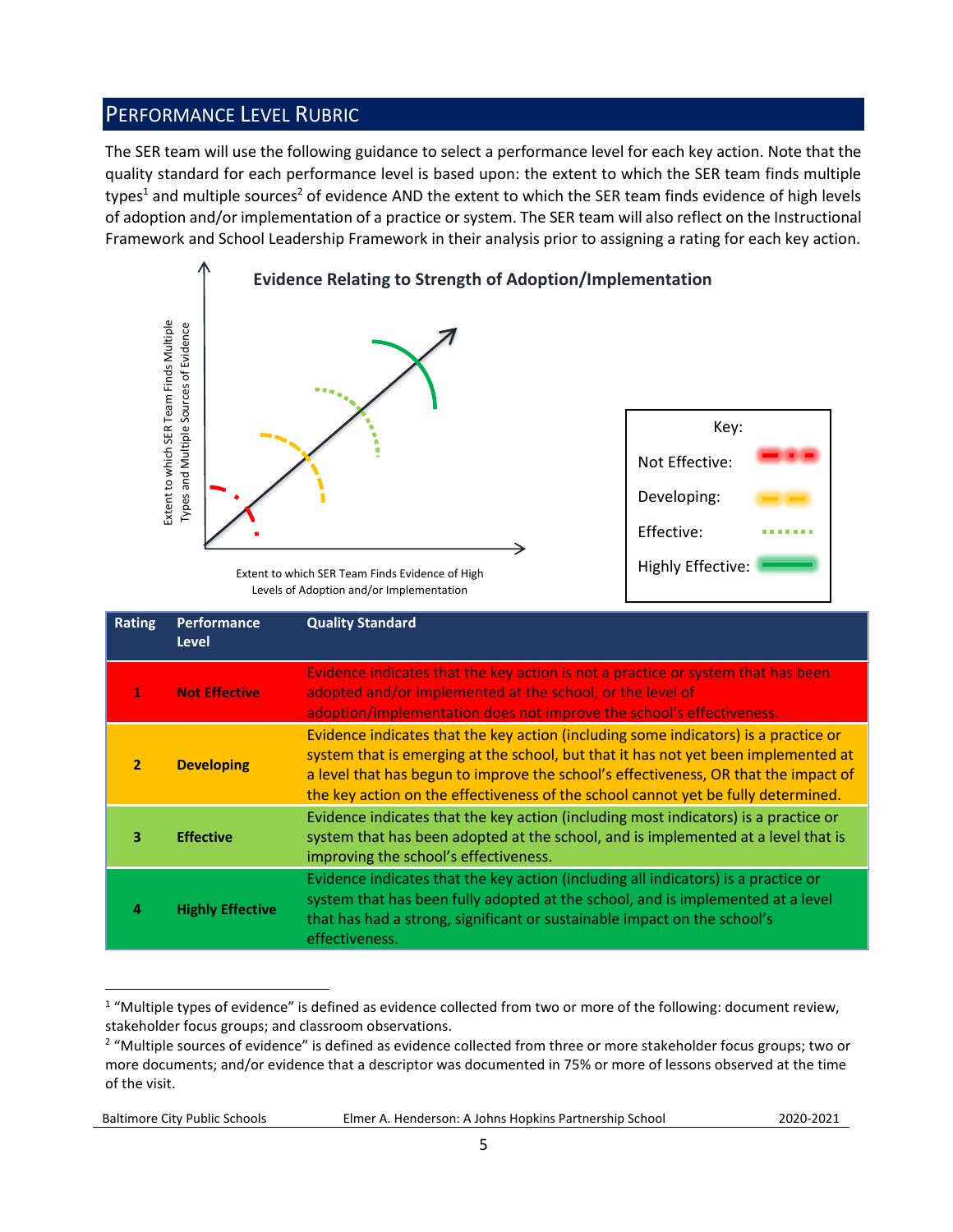## <span id="page-5-0"></span>SUMMARY OF PERFORMANCE LEVELS

Based on trends found in the collected evidence, the SER team assigns a performance level to each key action.

**Please note: due to the COVID-19 pandemic and the shift to virtual learning, the School Effectiveness Standards have been reduced for this academic year. Key actions and indicators highlighted in grey are not under review during the 2020-2021 SER review cycle**.

|                 |                         |                  | <b>Performance Levels</b> |                      |
|-----------------|-------------------------|------------------|---------------------------|----------------------|
| <b>Domains</b>  | Level 4:                | Level 3:         | Level 2:                  | Level 1:             |
| and Key Actions | <b>Highly Effective</b> | <b>Effective</b> | <b>Developing</b>         | <b>Not Effective</b> |

| <b>Domain 1: Highly Effective Instruction</b>                                                                                                               |                         |
|-------------------------------------------------------------------------------------------------------------------------------------------------------------|-------------------------|
| 1.1 School leadership supports highly effective instruction.                                                                                                | <b>Effective</b>        |
| 1.2 Teachers use multiple data sources to adjust practice.                                                                                                  | <b>Not Rated</b>        |
| 1.3 Teachers deliver highly effective instruction.                                                                                                          | <b>Effective</b>        |
| 1.4 Teachers establish a classroom environment in which teaching and learning can occur.                                                                    | <b>Not Rated</b>        |
| <b>Domain 2: Talented People</b>                                                                                                                            |                         |
| 2.1 The school implements systems to select effective teachers and staff whose skills and<br>beliefs meet the needs of the school.                          | <b>Not Rated</b>        |
| 2.2 The school develops teacher and staff capacity through individualized support and<br>professional development.                                          | <b>Effective</b>        |
| <b>Domain 3: Vision and Engagement</b>                                                                                                                      |                         |
| 3.1 The school has a clear vision and mission that promotes a student-centered, culturally<br>relevant learning that prepares students for future success.  | <b>Effective</b>        |
| 3.2 The school cultivates and sustains open communication and decision-making<br>opportunities with families and the community.                             | <b>Highly Effective</b> |
| 3.3 The climate and culture of the school creates a welcoming learning environment that<br>meets the academic, social, and emotional needs of each student. | <b>Not Rated</b>        |
| Domain 4: Strategic and Professional Management                                                                                                             |                         |
| 4.1 The school establishes clear goals for student achievement and tracks progress towards<br>goals.                                                        | <b>Evident</b>          |
| 4.2 The school allocates and deploys the resources of human capital and funding to address<br>the priority growth goals for student achievement.            | <b>Effective</b>        |
| 4.3 School's board of trustees (or operator) provides competent stewardship and oversight<br>of the school.                                                 | <b>Highly Effective</b> |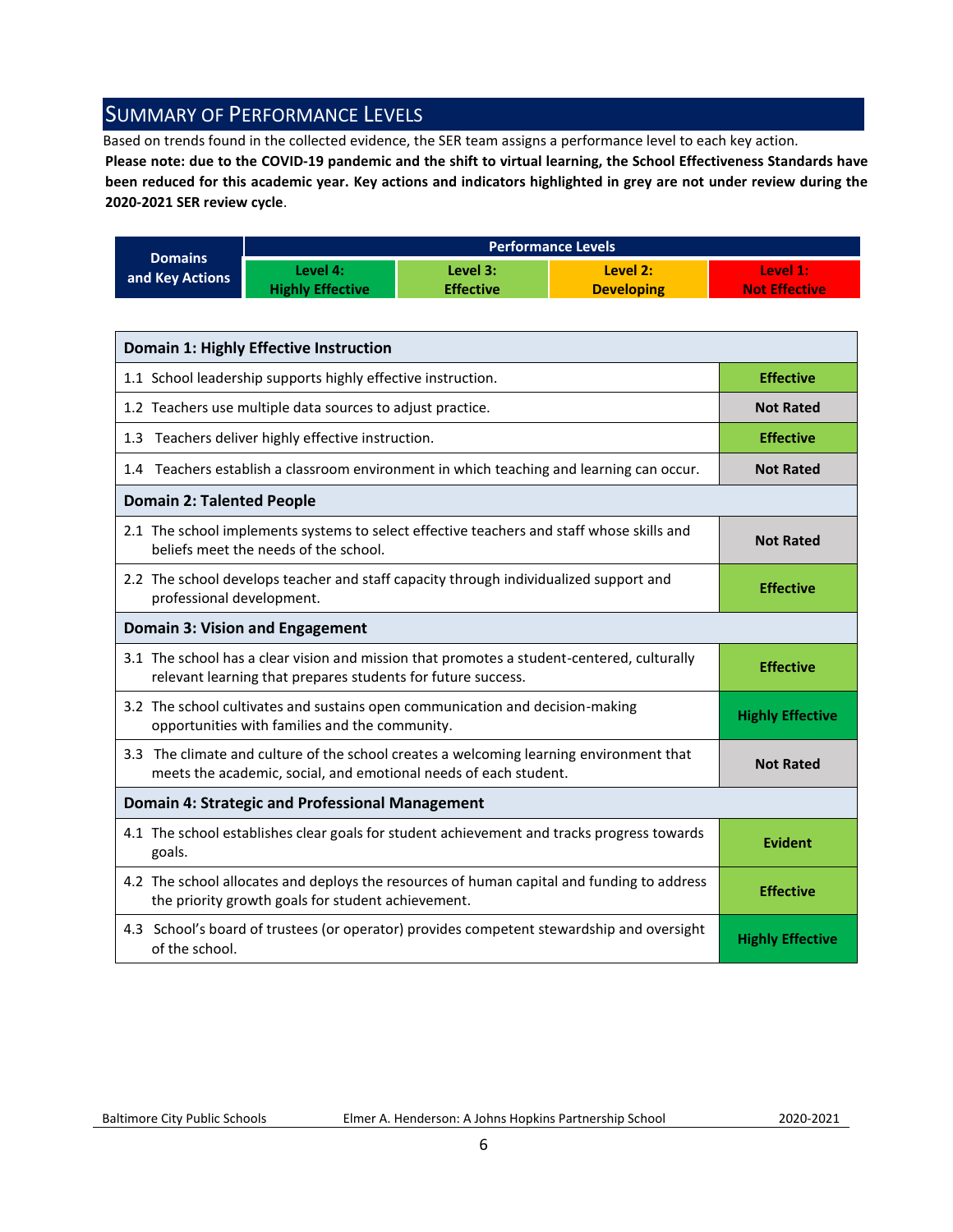<span id="page-6-0"></span>

| <b>FINDINGS ON DOMAINS OF EFFECTIVE SCHOOLS</b> |                                     |                              |                               |                                  |
|-------------------------------------------------|-------------------------------------|------------------------------|-------------------------------|----------------------------------|
| <b>Performance Levels</b>                       |                                     |                              |                               |                                  |
| <b>Domains</b><br>and Key Actions               | Level 4:<br><b>Highly Effective</b> | Level 3:<br><b>Effective</b> | Level 2:<br><b>Developing</b> | Level 1:<br><b>Not Effective</b> |
|                                                 |                                     |                              |                               |                                  |

<span id="page-6-1"></span>**Domain 1: Highly Effective Instruction**

- School leadership ensures that teachers engage in the planning of the curricula through oversight of standards-based units, lessons and pacing. School leadership reported that teachers participated in professional development on Common Curriculum, an online platform for lesson planning sharing. School leadership and teachers shared that teachers are expected to upload lesson plans weekly for school leadership's review. Teachers added that lesson plans must include components such as standards-based objectives, synchronous and asynchronous activities, and accommodations. A review of the Common Curriculum Weekly Checks document reveals school leadership's feedback on plans that lacked content standards and opportunities for differentiation. Regarding pacing, school leadership and teachers shared that pacing is discussed in content meetings and monitored in Common Curriculum. Both stakeholder groups noted that pacing concerns are mitigated through one-on-one coaching and prioritizing essential lessons (must do vs. may do). A review of the November 20, 2020 Science Vertical Team Meeting agenda confirms pace checks. School leadership and teachers reported that elements of diversity, equity and inclusion are integrated into lessons through reviewing literature and activities to ensure cultural relevance. Both stakeholder groups also reported the use of a supplemental curriculum, Colors of Beauty, which addresses antiracism and ethnicity. Moreover, teachers noted the use of Second Step, a socio-emotional curriculum, that encourages diversity.
- School leadership consistently provides actionable feedback and guidance to teachers, aligned with the Instructional Framework. School leadership reported that the principal, assistant principals and Deans of Instruction frequently observe instruction to provide support and feedback. Teachers agreed but noted that there is no regular schedule and the number of times that teachers are observed varies. Both stakeholder groups reported that feedback includes areas of strength, opportunities for growth and next steps. Some teachers reported live coaching and noted improvements in modeling instruction because of actionable feedback. A review of December 17, 2020 informal observation document reveals glows (such as setting time limits), wonderings (such as why was a portion of the lesson skipped) and feedback (such as always double-check the contents of the slides to avoid confusion). Both stakeholder groups reported that teachers participated in a formal observation which includes a pre-observation conference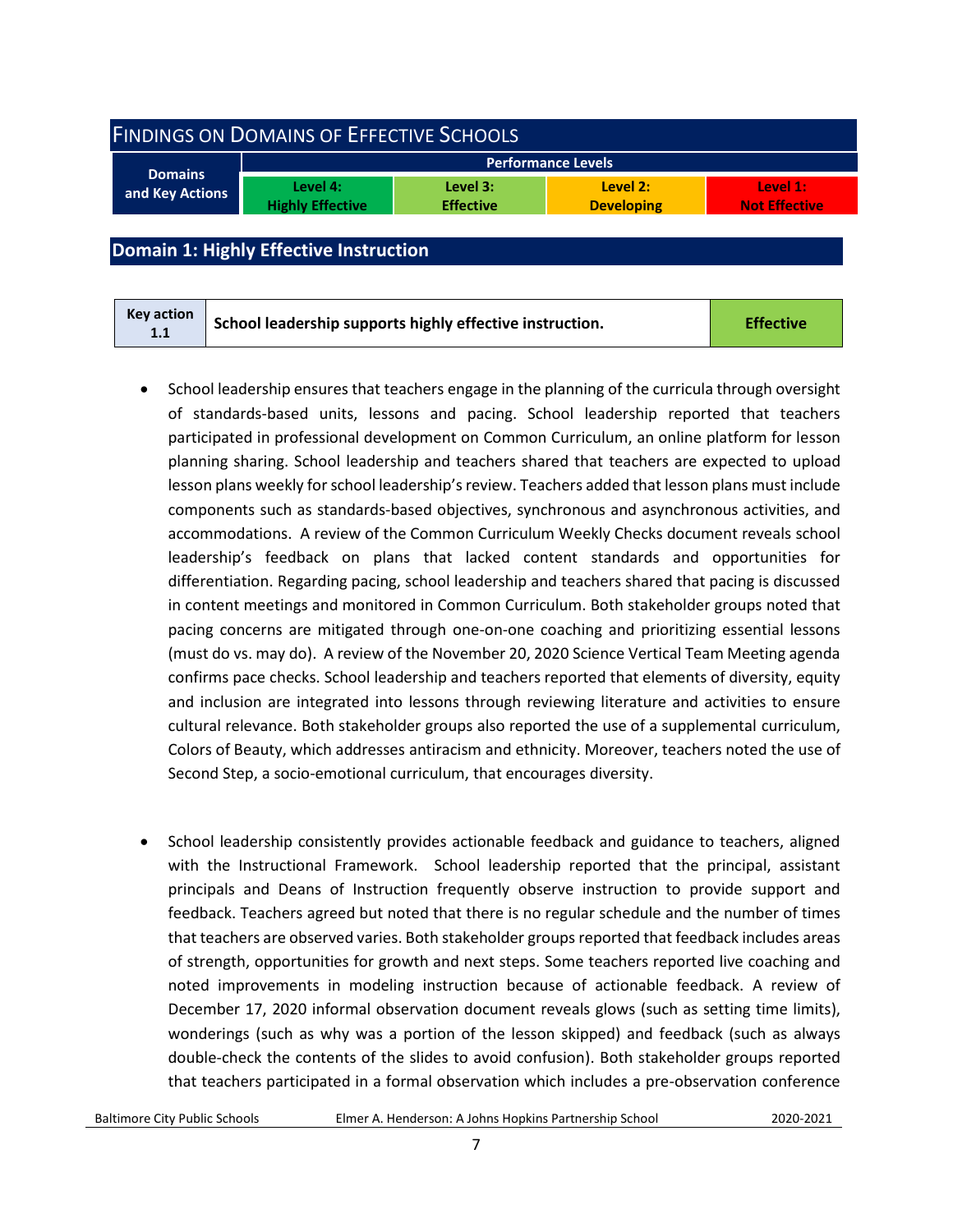to discuss the contents of the observations, expectations, and a review of the lesson. Preobservation forms were provided for review. Moreover, school leadership and teachers stated that post-observation conferences are an opportunity to discuss lesson successes and opportunities to improve. School leadership and teachers added that next steps are discussed in team meetings and monitored bi-monthly.

• School leadership ensures the use of a complete student learning data-cycle. School leadership reported that the school's data cycle of inquiry includes analyzing data, developing action plans, reviewing what was done well, and adjusting accordingly. Teachers added that teachers complete assessments prior to administering to students to proactively address concerns such as challenging vocabulary. Both stakeholder groups reported that teachers were provided ANET training and currently work with an ANET coach. A review of the Math A1 Reflection and A2 Preview document reveals considerations for which teachers must respond such as 1) Summarize the implementation of your A1 Action Plan, 2) Based on what you learned during re-teaching, what actions will you take to strengthen planning/instruction and address unfinished learning for students moving forward, and 3) What are some strategies or best practices that you felt were helpful that you'd like to share with the group? The document also confirms that teachers complete assessment questions for upcoming test and anticipate misunderstandings. School leadership and teachers reported that teachers discuss data in content team meetings. Further, both stakeholder groups shared that school leadership monitors the process by checking in with team leaders, consulting coaches and attending team meetings. Regarding responding to data trends to meet students' needs, school leadership and teachers reported that the school offers online adaptive intervention programs such as IXL, Happy Numbers, Amplify and Imagine Literacy. Both stakeholder groups also noted FEV Tutoring to support remediation. Conversely, school leadership and teachers shared that the school facilitates middle school honors course for acceleration.

|     | Key action $\vert$ Teachers use multiple data sources to adjust practice to meet | <b>Not rated</b> |
|-----|----------------------------------------------------------------------------------|------------------|
| 1.2 | learners' unique needs.                                                          |                  |

- Teachers plan instruction in response to data
- Teachers appropriately recommend students for structured, school-wide interventions.
- Teachers appropriately recommend students for structured, school-wide opportunities for acceleration.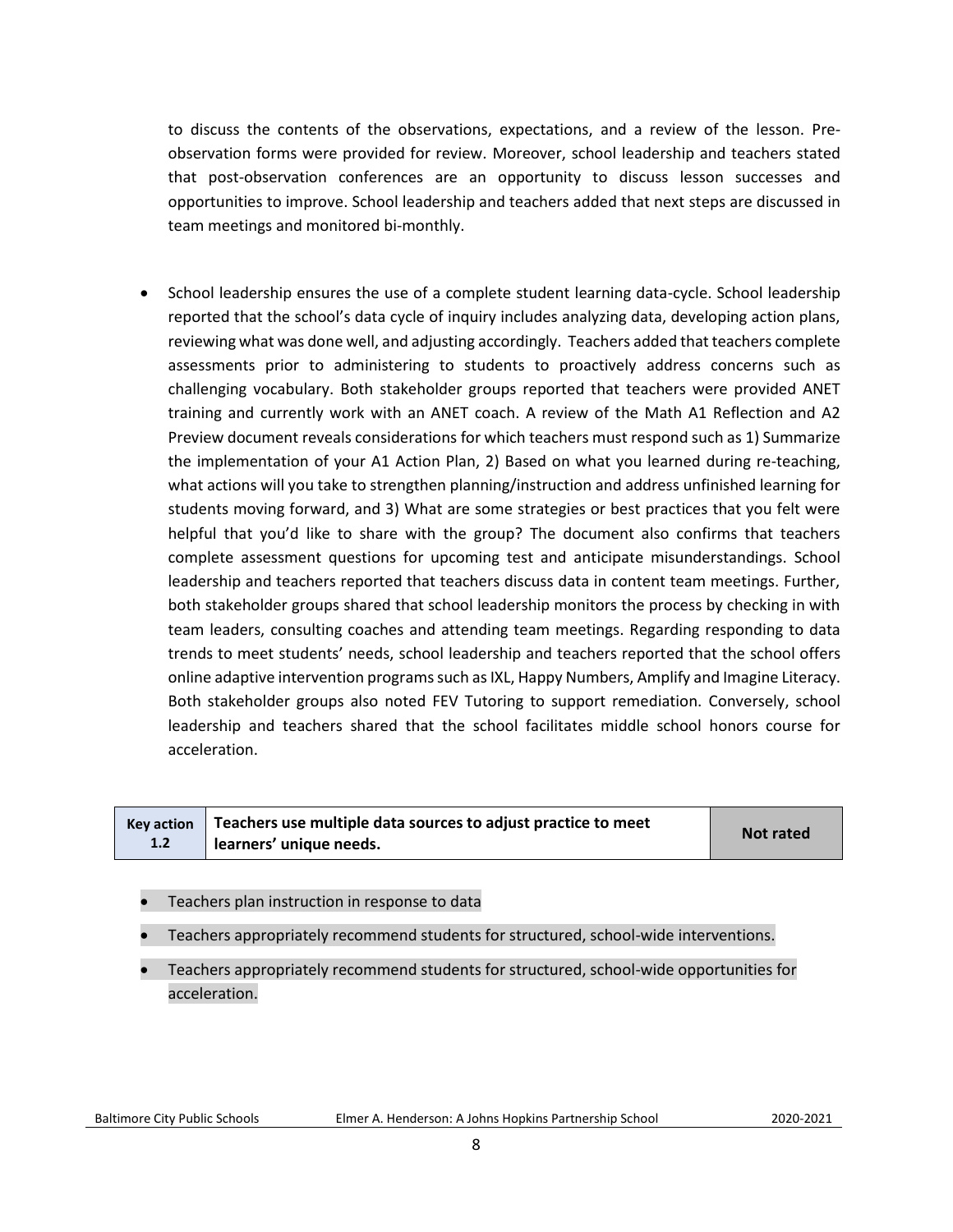| Key action<br>1.3 | Teachers deliver highly effective instruction. | <b>Effective</b> |
|-------------------|------------------------------------------------|------------------|
|-------------------|------------------------------------------------|------------------|

*Data for Key Action 1.3 was collected from classroom observations in order to provide trends in instruction across the school, as it relates to Teach Action 1-6 of the Instructional Framework. During each classroom visit, the observer collects evidence based on his/her observations and then determines*  whether the indicator was "evident", "partially evident" or "not evident" for each of the 14 indicators. *Below is the summary of the 15 classroom observations that were conducted.* 

• Teachers use and communicate standards-based lesson objectives and align learning activities to the stated lesson objectives.

| <b>Communication of objective</b>                                                                                                                                                                                                                                                                                                                                                                                                                            | Evident        | Partially<br>Evident        | <b>Not</b><br>Evident |
|--------------------------------------------------------------------------------------------------------------------------------------------------------------------------------------------------------------------------------------------------------------------------------------------------------------------------------------------------------------------------------------------------------------------------------------------------------------|----------------|-----------------------------|-----------------------|
| <b>Evident:</b> Teachers communicate lesson objectives to students by explaining<br>and/or referencing it during lessons.<br>Partially Evident: Teachers communicate lesson objectives by posting it.<br>Not Evident: Teachers do not communicate lesson objectives to students.                                                                                                                                                                             | 93%            | 0%                          | 7%                    |
| Learning activities and resources align with lesson objective                                                                                                                                                                                                                                                                                                                                                                                                | <b>Evident</b> | Partially<br><b>Evident</b> | <b>Not</b><br>Evident |
| Evident: Lesson activities and resources have a clear and intentional purpose<br>and are aligned with lesson objectives.<br>Partially Evident: Lesson activities and resources are generally aligned with<br>lesson objectives and/or some tasks have a clear, intentional purpose.<br>Not Evident: Lesson activities and resources are not aligned with lesson<br>objectives OR Lesson activities and resources do not have a clear intentional<br>purpose. | 87%            | 7%                          | 7%                    |

• Teachers present content in various ways and emphasize key points to make content clear.

| Accurate, grade-level content                                                                                                                                                                                                                                                                                                                                                                               | Evident | Partially<br>Evident        | <b>Not</b><br>Evident |
|-------------------------------------------------------------------------------------------------------------------------------------------------------------------------------------------------------------------------------------------------------------------------------------------------------------------------------------------------------------------------------------------------------------|---------|-----------------------------|-----------------------|
| <b>Evident:</b> Teachers present students with accurate grade level content aligned<br>to appropriate content standards.<br>Partially Evident: Teachers present students with mostly accurate grade level<br>content aligned to appropriate content standards.<br><b>Not Evident:</b> Teachers present students with inaccurate grade level content<br>and/or not aligned to appropriate content standards. | 87%     | 7%                          | 7%                    |
| Alternate presentation of content                                                                                                                                                                                                                                                                                                                                                                           | Evident | Partially<br>Evident        | <b>Not</b><br>Evident |
| <b>Evident:</b> Teachers present content in various ways (two or more) to make<br>content clear.<br><b>Partially Evident:</b> Teachers attempt to present content in various ways (two or<br>more), but attempts do not make content clear.<br>Not Evident: Teachers do not present content in various ways.                                                                                                | 93%     | 7%                          | 0%                    |
| <b>Emphasis of key points</b>                                                                                                                                                                                                                                                                                                                                                                               | Evident | <b>Partially</b><br>Evident | <b>Not</b><br>Evident |
| <b>Evident:</b> Teachers emphasize important points to focus learning of content.<br><b>Partially Evident:</b> Teachers attempt to emphasize important points to focus<br>learning of content, but attempts do not make content clear.<br>Not Evident: Teachers do not emphasize important points to focus learning of<br>content.                                                                          | 87%     | 13%                         | 0%                    |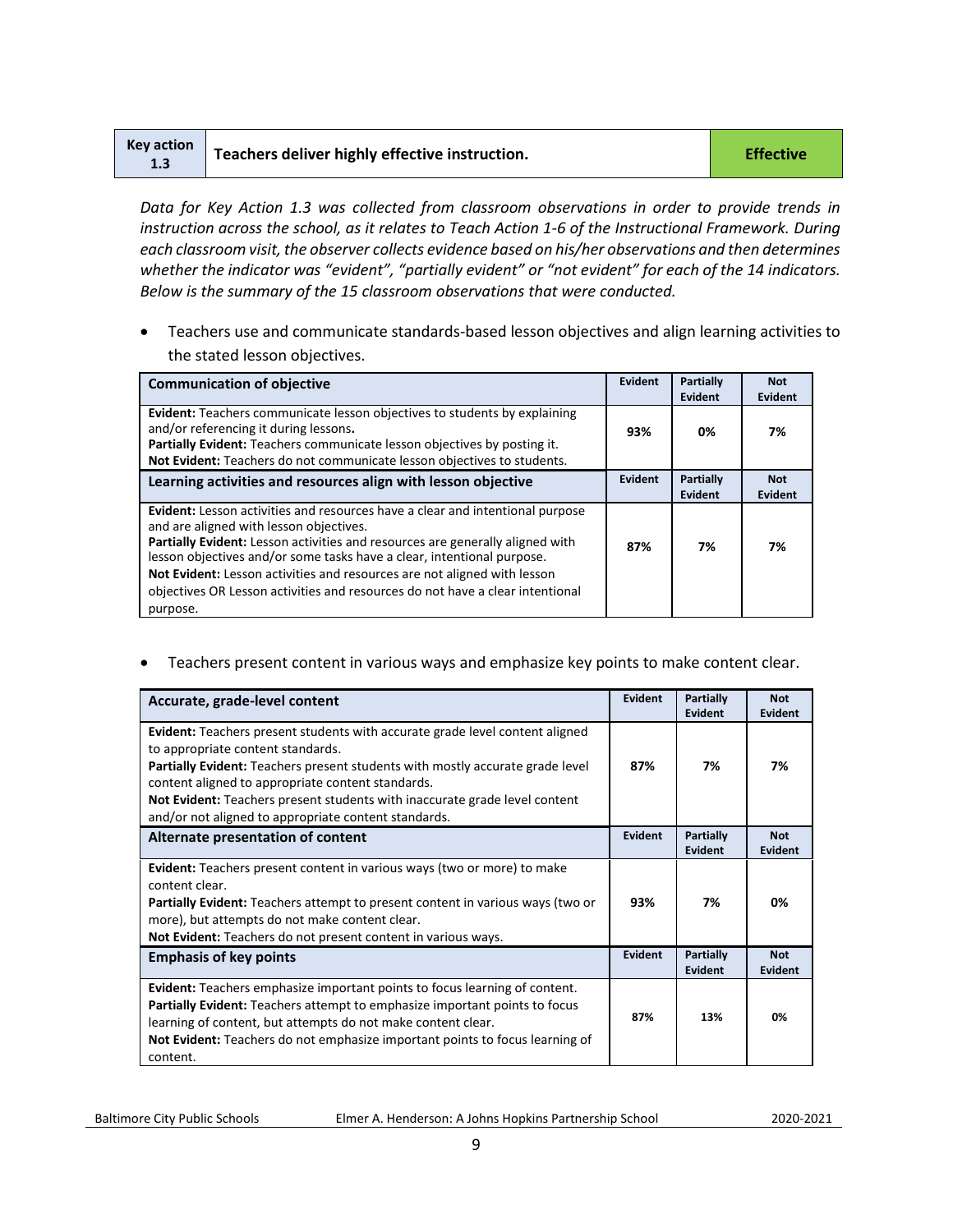• Teachers use multiple strategies and tasks to engage all students in rigorous work.

| Scaffolded and/or differentiated tasks                                                                                                                                                                                                                                                                                                                                                         | <b>Evident</b> | <b>Partially</b><br><b>Evident</b> | <b>Not</b><br>Evident        |
|------------------------------------------------------------------------------------------------------------------------------------------------------------------------------------------------------------------------------------------------------------------------------------------------------------------------------------------------------------------------------------------------|----------------|------------------------------------|------------------------------|
| <b>Evident:</b> Teachers scaffold and/or differentiate tasks by providing access to<br>rigorous grade-level instruction for all students.<br><b>Partially Evident:</b> Teachers attempt to scaffold and/or differentiated tasks, but<br>not all students are supported in accessing rigorous grade-level instruction.<br><b>Not Evident:</b> Teachers do not scaffold or differentiated tasks. | 87%            | 13%                                | 0%                           |
| Opportunities to engage with complex texts and tasks                                                                                                                                                                                                                                                                                                                                           | <b>Evident</b> | <b>Partially</b><br><b>Evident</b> | <b>Not</b><br><b>Evident</b> |
| Evident: Students have opportunities and time to grapple with complex texts<br>and/or rigorous tasks.<br><b>Partially Evident:</b> Students have opportunities to engage with complex texts<br>and rigorous tasks superficially.<br><b>Not Evident:</b> Students have rare or no opportunities to engage with complex<br>texts and rigorous tasks.                                             | 80%            | 20%                                | 0%                           |

• Some teachers use evidence-dependent questioning.

| <b>Questions requiring justification</b>                                                                                                                                                                                                                                                                                                                                                            | Evident | Partially<br>Evident | <b>Not</b><br><b>Evident</b> |
|-----------------------------------------------------------------------------------------------------------------------------------------------------------------------------------------------------------------------------------------------------------------------------------------------------------------------------------------------------------------------------------------------------|---------|----------------------|------------------------------|
| <b>Evident:</b> Teachers asks questions that require students to cite evidence and<br>clearly explain their thought processes.<br>Partially Evident: Teachers ask questions that require students to explain<br>their thought processes or cite evidence but not both.<br>Not Evident: Teachers does not ask questions that require students to cite<br>evidence or explain their though processes. | 20%     | 67%                  | 13%                          |
| Clear and/or scaffolded questions                                                                                                                                                                                                                                                                                                                                                                   | Evident | Partially<br>Evident | <b>Not</b><br>Evident        |
| <b>Evident:</b> Teachers asks questions that are clear and scaffolded.<br>Partially Evident: Teachers asks questions that are somewhat unclear to<br>students or lack scaffolding.<br>Not Evident: Teachers do not ask scaffolded questions.                                                                                                                                                        | 67%     | 27%                  | 7%                           |

• Most teachers check for student understanding and provide specific academic feedback.

| Informative checks for understanding                                                                                                                                                                                                                                                                                                                                                                                         | Evident | Partially<br>Evident | <b>Not</b><br><b>Evident</b> |
|------------------------------------------------------------------------------------------------------------------------------------------------------------------------------------------------------------------------------------------------------------------------------------------------------------------------------------------------------------------------------------------------------------------------------|---------|----------------------|------------------------------|
| Evident: Teachers conduct one or more checks for understanding that yield<br>useful information at key points throughout the lesson.<br>Partially Evident: Teachers attempt to conduct checks for understanding, but<br>checks may only yield some useful information.<br>Not Evident: Teachers do not check for understanding during the lesson. OR<br>Teachers' checks for understanding are inappropriate or ineffective. | 67%     | 33%                  | 0%                           |
| Specific, academic feedback                                                                                                                                                                                                                                                                                                                                                                                                  | Evident | Partially<br>Evident | <b>Not</b><br>Evident        |
| Evident - Teachers give specific academic feedback to communicate current<br>progress and next steps to move forward.<br>Partially Evident - Teachers give general academic feedback, but feedback<br>may not clarify next steps to move forward.<br>Not Evident - Teachers do not give academic feedback. OR When needed,<br>teachers do not address student misunderstandings.                                             | 67%     | 27%                  | 7%                           |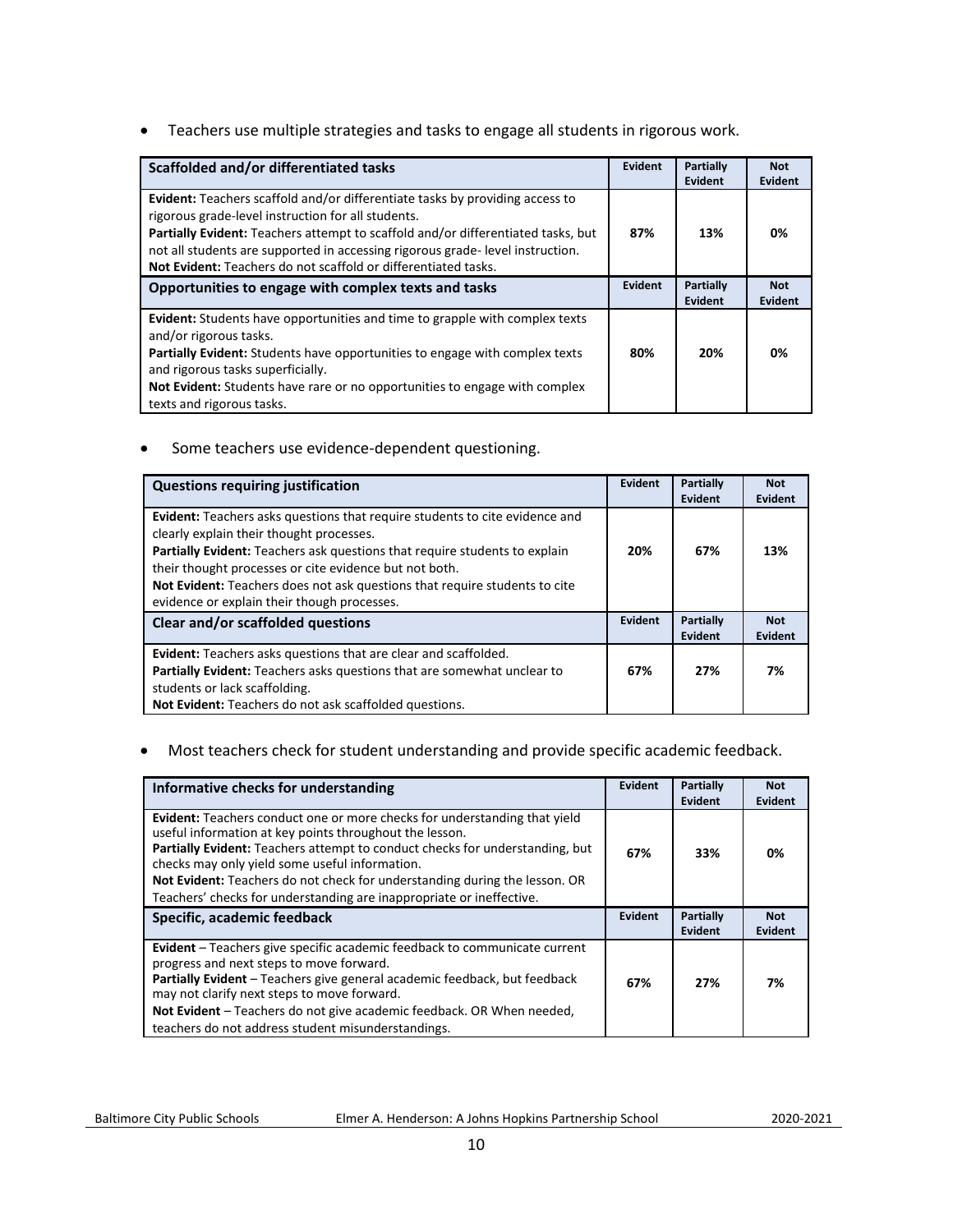• Teachers facilitate academic talk.

| Opportunities for student-to-student interaction*                                                                                                                                                                                                                                                                                                                                                                                                                                                 | Evident        | Partially<br><b>Evident</b> | <b>Not</b><br><b>Evident</b> |
|---------------------------------------------------------------------------------------------------------------------------------------------------------------------------------------------------------------------------------------------------------------------------------------------------------------------------------------------------------------------------------------------------------------------------------------------------------------------------------------------------|----------------|-----------------------------|------------------------------|
| <b>Evident:</b> Teachers provide multiple or extended opportunities for student-to-<br>student interactions.<br><b>Partially Evident:</b> Teachers provide one opportunity for student-to-student<br>interactions.<br><b>Not Evident:</b> Teachers provide no opportunity for student-to-student<br>interactions.                                                                                                                                                                                 | 20%            | 0%                          | 80%                          |
| Evidence-based discussions*                                                                                                                                                                                                                                                                                                                                                                                                                                                                       | <b>Evident</b> | Partially<br>Evident        | <b>Not</b><br><b>Evident</b> |
| <b>Evident:</b> In most student-to-student interactions, students engage in<br>discussions with their peers to make meaning of content or deepen their<br>understanding.<br>Partially Evident: In few student-to-student interactions, students engage in<br>discussions with their peers to make meaning of content or deepen their<br>understanding.<br><b>Not Evident:</b> Students do not engage in discussions with their peers to make<br>meaning of content or deepen their understanding. | 20%            | 0%                          | 80%                          |
| Student academic talk                                                                                                                                                                                                                                                                                                                                                                                                                                                                             | Evident        | <b>Partially</b><br>Evident | <b>Not</b><br>Evident        |
| Evident: Students use academic talk and, when necessary, teachers<br>consistently and appropriately support students in speaking academically.<br>Partially Evident: Students sometimes use academic talk, and teachers<br>inconsistently or inappropriately supports students in speaking academically.<br>Not Evident: Students do not use academic talk, and teachers does not<br>support students in speaking academically.                                                                   | 87%            | 13%                         | 0%                           |

\*Due to the COVID 19 pandemic, the shift to virtual learning, and the limitation of the recorded synchronous recorded lessons, two of the three indicators above (opportunities for student-tostudent interaction and evidence-based discussions) were not included in the calculation to determine the overall rating for this Key Action. The percentages for these indicators are provided for informational purposes only. The percentage for student academic talk was still included in the overall rating.

|     | $Key$ action $\parallel$ Teachers establish a classroom environment in which teaching and |                  |
|-----|-------------------------------------------------------------------------------------------|------------------|
| 1.4 | learning can occur.                                                                       | <b>Not rated</b> |

#### • Teachers implement routines to maximize instructional time.

| <b>Maximized instructional time</b>                                                   | Evident | Partially | <b>Not</b> |
|---------------------------------------------------------------------------------------|---------|-----------|------------|
|                                                                                       |         | Evident   | Evident    |
| <b>Evident:</b> Students re only idle for very brief (less than 2 minutes) periods of |         |           |            |
| time while waiting for teachers.                                                      |         |           |            |
| <b>Partially Evident:</b> Students may be idle for short periods of time (2-4)        | %       | ℅         | %          |
| minutes) while waiting for teachers.                                                  |         |           |            |
| Not Evident: Students may be idle for significant periods of time (4 minutes)         |         |           |            |
| or more) while waiting for teachers.                                                  |         |           |            |

Baltimore City Public Schools Elmer A. Henderson: A Johns Hopkins Partnership School2020-2021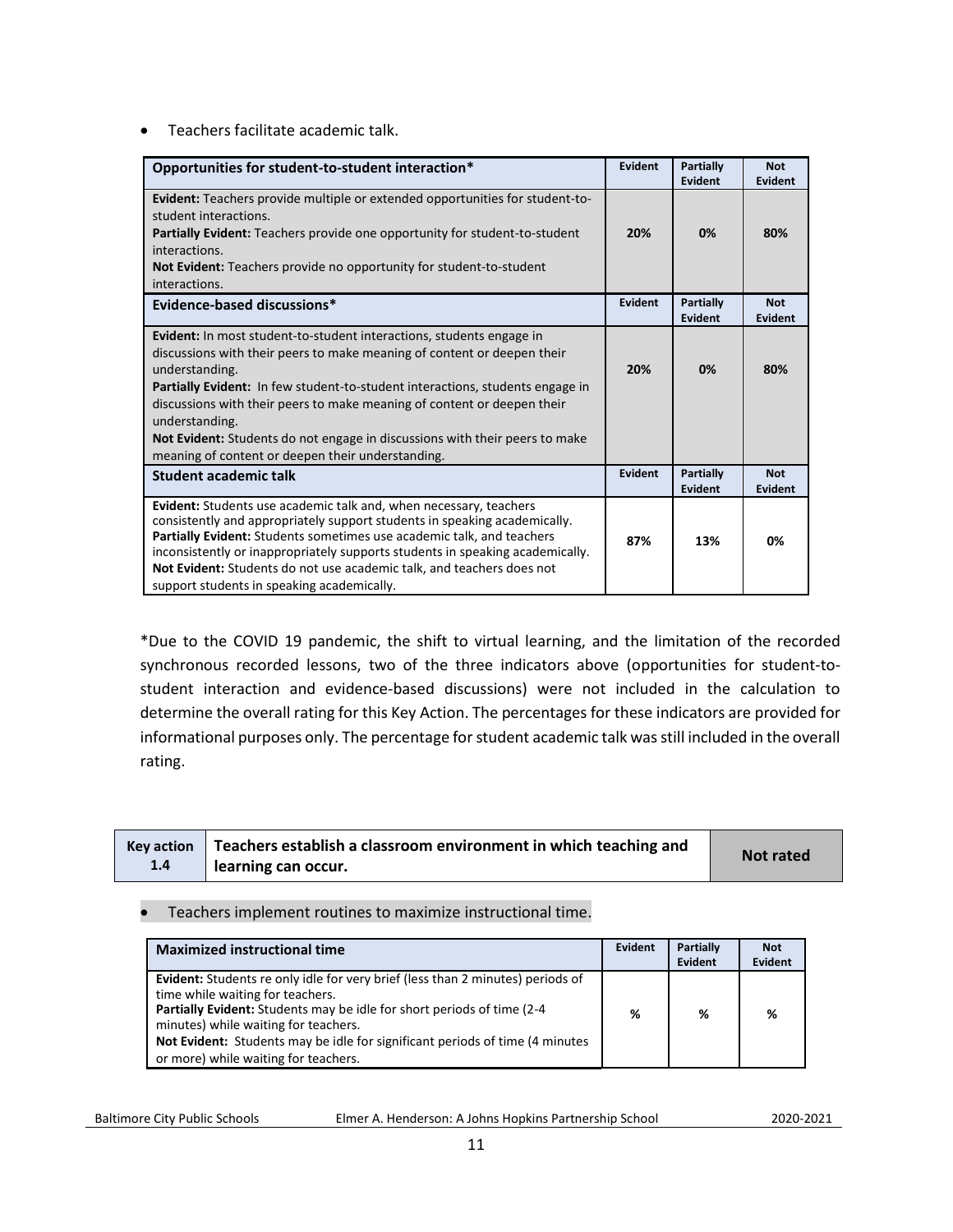| Smooth routines and procedures                                                                                                                                                                                                                                                                                                                                                                                        | Evident | <b>Partially</b><br>Evident | <b>Not</b><br>Evident |
|-----------------------------------------------------------------------------------------------------------------------------------------------------------------------------------------------------------------------------------------------------------------------------------------------------------------------------------------------------------------------------------------------------------------------|---------|-----------------------------|-----------------------|
| <b>Evident:</b> Routines and procedures run smoothly with minimal or no<br>prompting from the teachers.<br>Partially Evident: Routines and procedures run smoothly with some<br>prompting from the teachers.<br>Not Evident: Routines and procedures are in place but require significant<br>teachers prompting and direction. OR There are no evident routines or<br>procedures, so the teachers direct all of them. | %       | %                           | ℅                     |

#### • Teachers build a positive, learning-focused classroom culture.

| <b>Teacher-to-student interactions</b>                                                                                                                                                                                                                                                                                                                                                           | <b>Evident</b> | Partially<br>Evident | <b>Not</b><br>Evident |
|--------------------------------------------------------------------------------------------------------------------------------------------------------------------------------------------------------------------------------------------------------------------------------------------------------------------------------------------------------------------------------------------------|----------------|----------------------|-----------------------|
| Evident: Teacher interactions with students are positive and respectful.<br>Partially Evident: Some interactions among teachers and students<br>demonstrate a positive rapport and respect while other interactions<br>demonstrate a lack of rapport/respect.<br>Not Evident: Little to no interactions among teachers with students<br>demonstrate a positive rapport/mutual respect.           | ℅              | %                    | %                     |
| <b>Student-to-teacher interactions</b>                                                                                                                                                                                                                                                                                                                                                           | Evident        | Partially<br>Evident | <b>Not</b><br>Evident |
| <b>Evident:</b> Student interactions with teachers are positive and respectful.<br>Partially Evident: Some interactions among students and teachers<br>demonstrate a positive rapport/mutual respect while other interactions<br>demonstrate a lack of rapport/respect.<br>Not Evident: Little to no interactions among students with teachers<br>demonstrate a positive rapport/mutual respect. | %              | %                    | %                     |
| <b>Student-to-student interactions</b>                                                                                                                                                                                                                                                                                                                                                           | Evident        | Partially<br>Evident | <b>Not</b><br>Evident |
| Evident: Student-to-student interactions are positive and respectful.<br><b>Partially Evident:</b> Some interactions among students demonstrate a positive<br>rapport/mutual respect while other interactions demonstrate a lack of<br>rapport/respect.<br><b>Not Evident:</b> Little to no interactions among students demonstrate a<br>positive rapport/mutual respect.                        | %              | %                    | %                     |

#### • Teachers reinforce positive behavior and redirect off-task or challenging behavior, when needed.

| Reinforce positive behavior                                                                                                                                                                                                                                                                                                                                            | Evident | Partially<br>Evident | <b>Not</b><br>Evident |
|------------------------------------------------------------------------------------------------------------------------------------------------------------------------------------------------------------------------------------------------------------------------------------------------------------------------------------------------------------------------|---------|----------------------|-----------------------|
| <b>Evident:</b> Teachers promote and reinforce positive behavior.<br>Partially Evident: Teachers occasionally acknowledge positive behavior but                                                                                                                                                                                                                        |         |                      |                       |
| focus more on negative behavior.<br>Not Evident: Teachers primarily focus on negative behavior.                                                                                                                                                                                                                                                                        | %       | %                    | %                     |
| <b>On-task behavior</b>                                                                                                                                                                                                                                                                                                                                                | Evident | Partially<br>Evident | <b>Not</b><br>Evident |
| <b>Evident:</b> Students are on-task and active participants in classwork and<br>discussions.<br><b>Partially Evident:</b> Some students exhibit frequent off-task behavior in the<br>classroom. AND/OR Most students exhibit occasional off-task behavior in<br>the classroom.<br><b>Not Evident:</b> Students exhibit consistent off-task behavior in the classroom. | ℅       | %                    | ℅                     |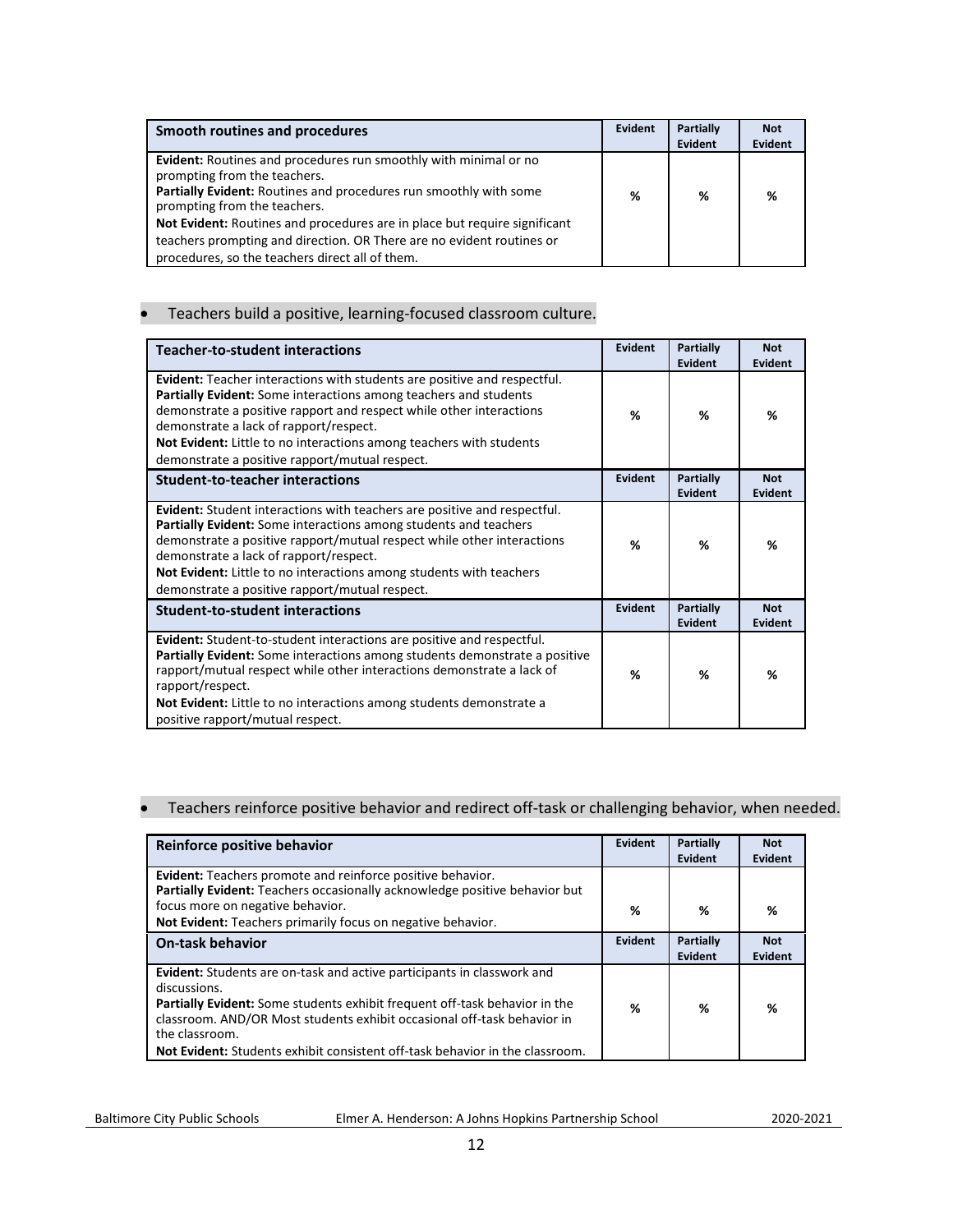| Time impact of redirection/discipline of off-task behavior                                                                                                                                                                                                                                                                                                                                                                                                                                                                                                   | Evident | <b>Partially</b><br>Evident | <b>Not</b><br>Evident |
|--------------------------------------------------------------------------------------------------------------------------------------------------------------------------------------------------------------------------------------------------------------------------------------------------------------------------------------------------------------------------------------------------------------------------------------------------------------------------------------------------------------------------------------------------------------|---------|-----------------------------|-----------------------|
| Evident: Teachers address behavioral issues (if any) with minimal interruption<br>to instructional time (less than 2 minutes).<br>Partially Evident: Teachers address behavioral issues with some interruption<br>to instructional time (2-4 minutes).<br><b>Not Evident:</b> Teachers address behavioral issues in a manner that does not<br>fully solve the issue causing significant interruption to instructional time (4)<br>minutes or more). OR Teachers does not address behavioral issues, allowing<br>student misbehavior to continue or escalate. | ℅       | %                           | ℅                     |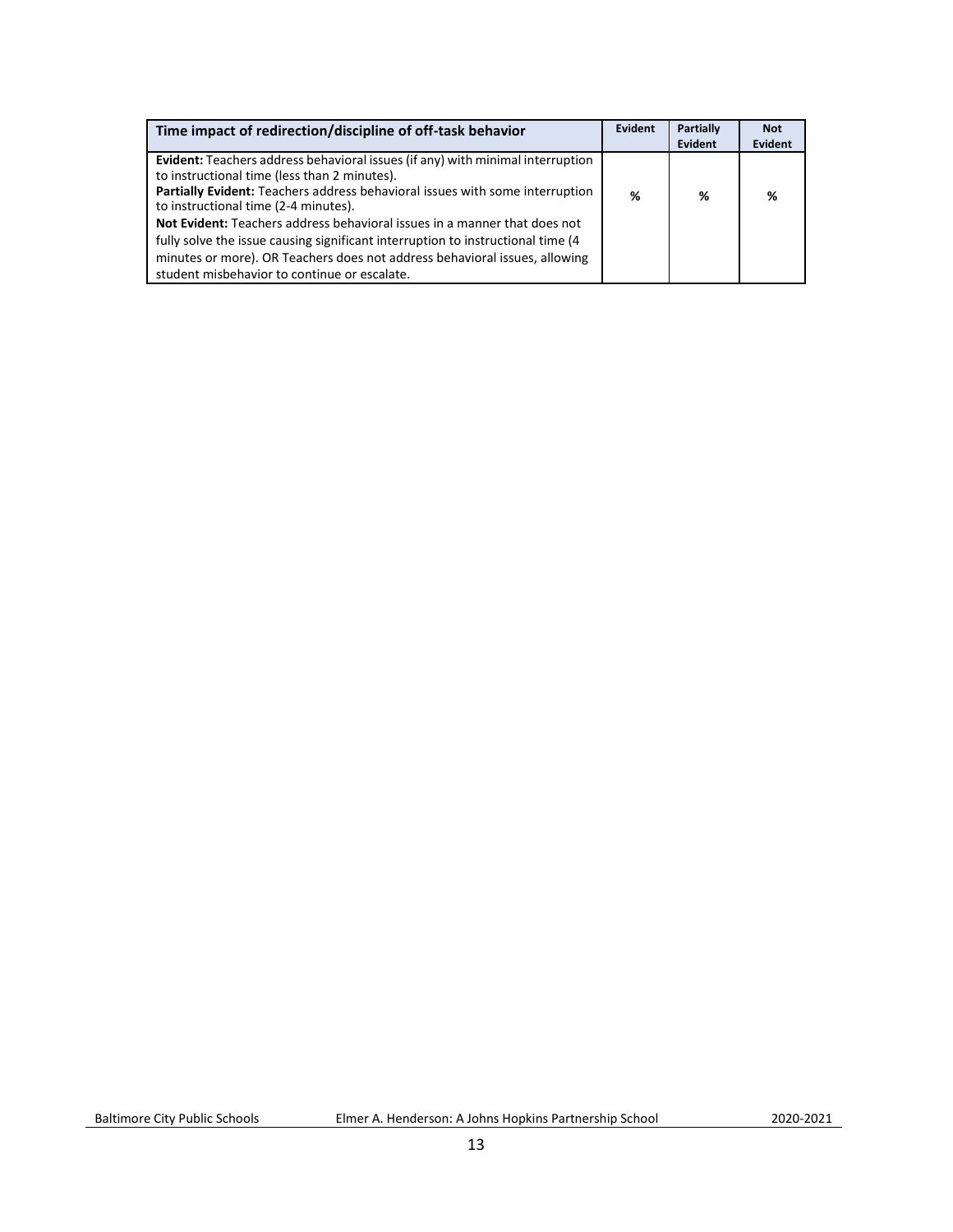#### <span id="page-13-0"></span>**Domain 2: Talented People**

| <b>Kev action</b> | The school implements systems to select effective teachers and | <b>Not rated</b> |
|-------------------|----------------------------------------------------------------|------------------|
| 2.1               | staff whose skills and beliefs meet the needs of the school.   |                  |

- School leadership has implemented organizational structures for selection and/or placement across staffing positions that addresses student well-being and academic performance.
- School leadership recruits' candidates using multiple stakeholders and measures to assess each candidate's qualifications in alignment with school needs.

| <b>Key action</b> | The school develops teacher and staff capacity through | <b>Effective</b> |
|-------------------|--------------------------------------------------------|------------------|
| 2.2               | individualized support and professional development.   |                  |

- School leadership ensures the implementation of an informal mentoring program, when applicable, to support the development of all new teachers and staff and monitors the program's effectiveness. School leadership reported that an on-site mentor has been provided for the school's three early career teachers; however, the early career teachers were not supported through the mentorship program this year. School leadership added that transitioning to virtual learning was a challenge for the school and required all teachers to participate in professional development for the online platforms and resources that teachers and students use. Most teachers were unaware if a mentoring program existed this year but confirmed the professional development sessions. School leadership added that Deans of Instruction and Director or Remote Learning were hired and supported early career teachers. Moreover, school leadership shared that mid-year check-ins were conducted with early career teachers. A review of the Overview of Early Career Educator Program documents outlines supports provided by school leadership such as reviewing lesson planning, setting up peer observations, and meeting with academic coaches.
- School leadership uses multiple methods to provide timely support and interventions to struggling teachers and staff as indicated by data and/or informal or formal observations. School leadership and teachers reported that struggling teachers are identified through observations and student data. School leadership also noted that school leadership monitors teachers' participation in vertical team meetings and considers family feedback in the virtual environment. Teachers added that teachers also feel comfortable self-identifying when issues arise. Regarding supports, school leadership and teachers, noted the assistance of coaches and Deans of Instruction, and peer observations. Moreover, both stakeholder groups reported that struggling teachers are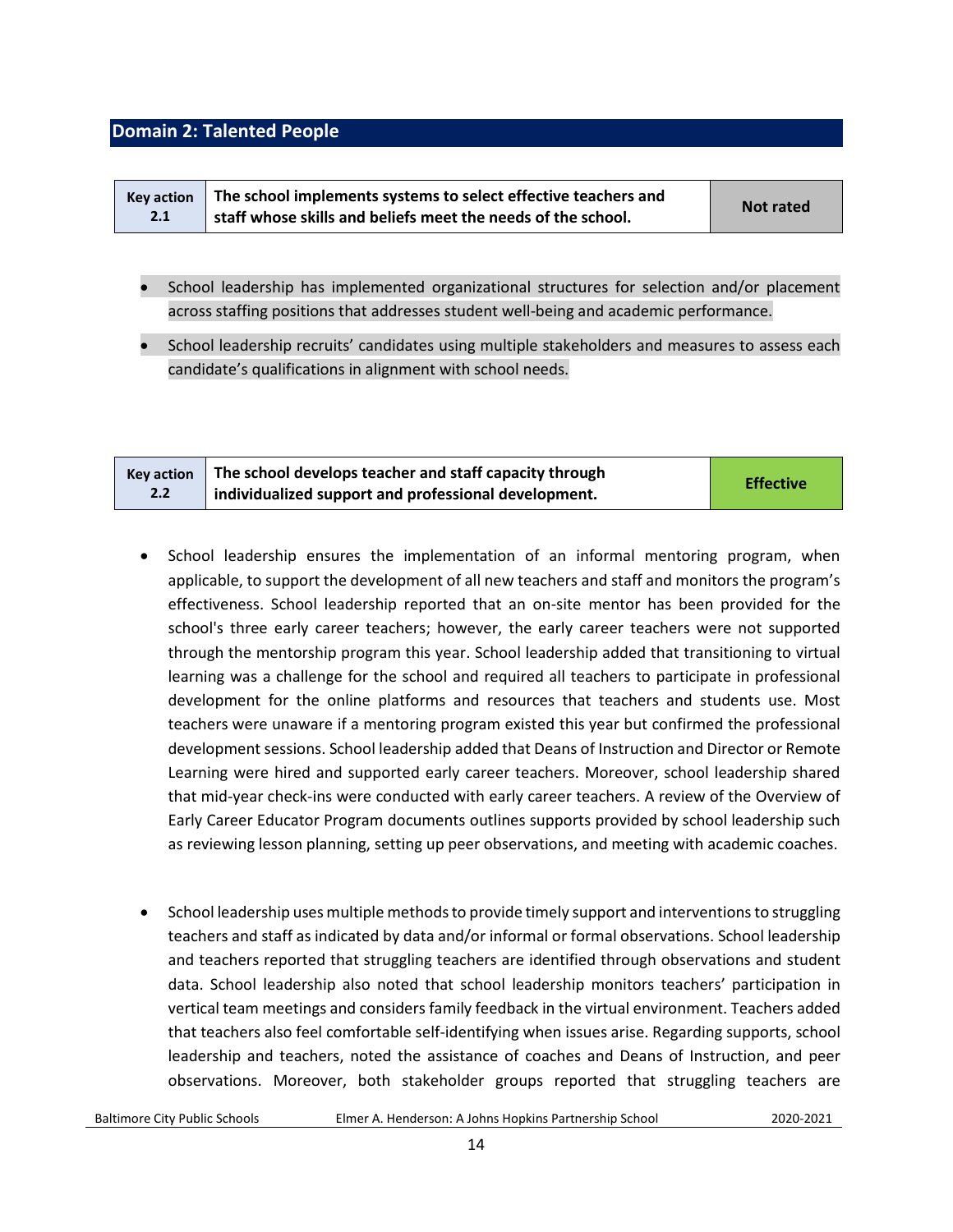supported in team meetings and professional development sessions. School leadership and teachers shared that Performance Improvement Plans are issued when necessary. A review of one Performance Improvement Plan reveals a focus on lesson plan accommodations and differentiation, student engagement strategies, and building relationships with families. The document notes that school leadership will assist by reviewing lesson plans, communication logs, and increasing informal observations. Lastly, teachers reported improvements due to the proactive supports such as increased student assessment results and improved lesson pacing.

• School leadership engages all staff in differentiated professional development based on identified needs. School leadership reported that professional development is categorized into four strands: 1) Restorative Practices, 2) Mindfulness for Teachers, 3) Equity and Anti-Racism, and 4) Academics. School leadership reported that offerings were informed through meetings with team leads, ascertaining internal and external expertise (for facilitation), surveying teachers regarding needs, and backwards mapping. Teachers confirmed the offerings and that teachers provided feedback. Specifically, regarding strand 1 (restorative practices), school leadership reported, and documents confirm, a needs assessment was conducted and determined areas for growth. Teachers added that coaches from Akoben facilitates restorative practices trainings which has a positive impact on the school's culture. Teachers reported that strand 2 (mindfulness for teachers) was created to celebrate staff and to stress the importance of self-care. School leadership and teachers shared that teachers are provided time to address personal and health needs. School leadership and teachers reported that a comprehensive needs assessment was also conducted to determine how the school is faring as it relates to equity and anti-racism. A review of the Henderson Hopkins Comprehensive Needs Assessment PowerPoint reveals subjects such as how policies, programming, and practices impact culture. Moreover, the document also addressed inequities by student sub-categories. Teachers reported these training are important because it helps them to become more culturally proficient. As it relates to strand 4 (academics), school leadership and teachers reported that teachers provided feedback on which online platforms would be best during virtual learning. Both stakeholder groups also noted that teachers were provided training on the selected platforms to ensure teacher proficiency and student engagement. A review of teachers' survey results regarding a January 2021 professional development session reveals teachers' opinions on items such as asynchronous learning, breakout rooms, and student devices. Regarding differentiated professional development opportunities, school leadership reported that this often occurs in team meetings. Teachers added that some trainings are differentiated because it only addresses some grades such as LIPS training (a phonemic awareness program) which is most suitable for students of primary grades. Teachers shared that teachers only attend sessions that are aligned to their content/grade level and beneficial to their professional growth.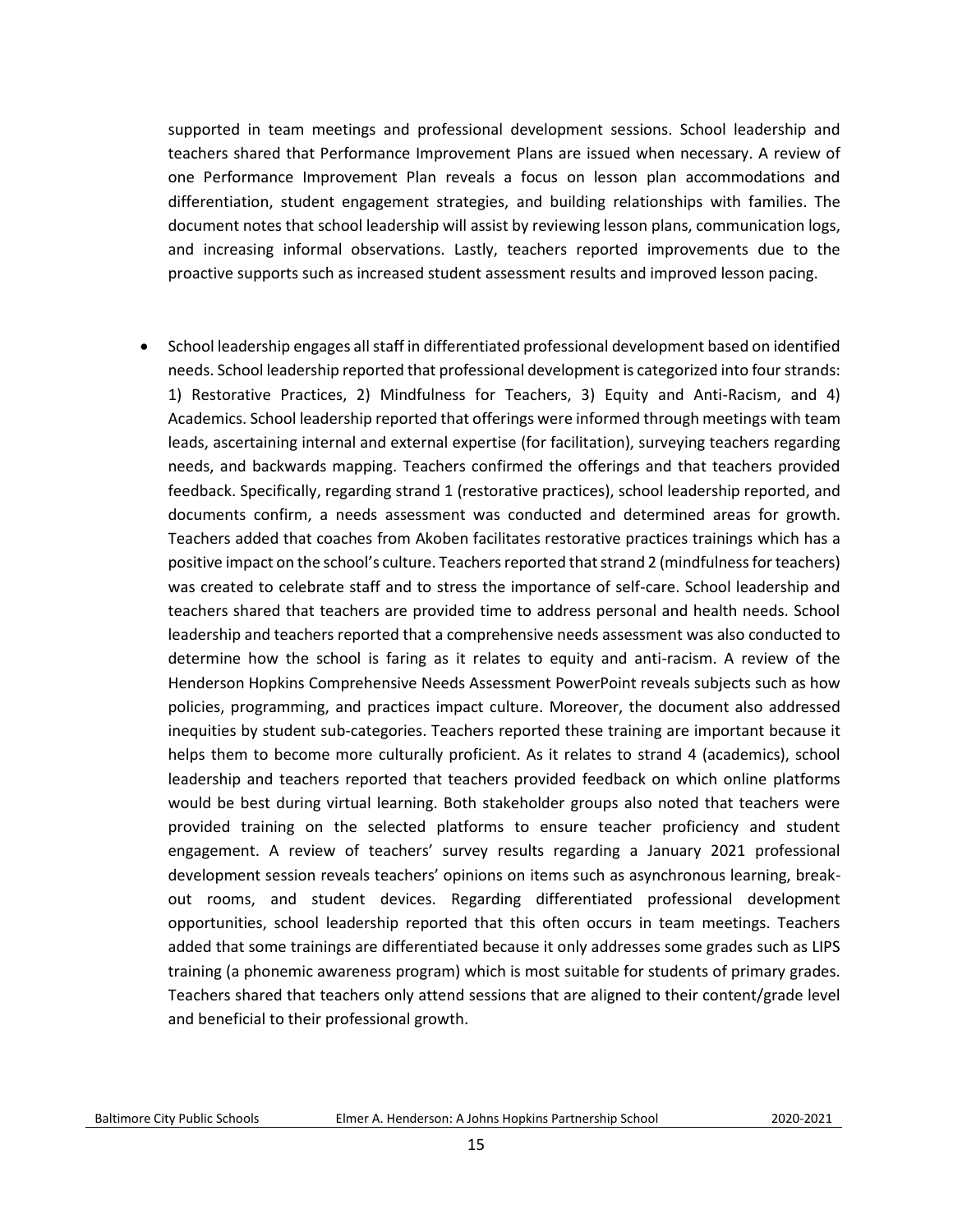#### <span id="page-15-0"></span>**Domain 3: Vision and Engagement**

**Key action 3.1**

**The school has a clear vision and mission that promotes studentcentered, culturally relevant learning that prepares students for future success.** 

**Effective**

- The school community shares a clear understanding of the school's mission and vision, including a clear understanding of initiatives and values, that support high student achievement. School leadership, teachers, and board members reported that the school's mission involves unleashing joy and passion towards academic success. Families confirmed that the school is preparing students for academic success and added that the school is preparing students for a changing world. Students also noted unleashing knowledge, and highlighted the SOAR values as Scholarly, Open-minded, Accountable, and Relentless. All stakeholder groups reported that the mission and vision is communicated through a variety of methods such as postings throughout the school building and discussions in townhall, parent, and board meetings. Stakeholders also noted social media, the school's website, and newsletters as communication channels for the school's mission. A review of the Eagle's Landing Weekly Newsletter and the school's strategic planning summary notes the school's mission as unleashing our students' joy and passion while preparing them for academic success and fulfillment in a rapidly changing world. Moreover, pictures of school banners showcase the SOAR values. Regarding aligned programming and initiatives, stakeholders reported family fund programming during townhalls, virtual field trips to Disney World and the Maryland Zoo, quarterly student awards for representing SOAR values, afterschool activities, attendance celebrations such as the Fourth Quarter Comeback, restorative practices, and the Second Step Curriculum (a socio-emotional program). As it relates to preparing students for the future, school leadership reported that the school offers Second Step, restorative practices, and a middle school honors cohort. Teachers confirmed these programs and added that the programs help students to engage with different types of people. Families added that the school provides access to STEM and literacy labs. Students noted CTY programming for students interested in engineering and sports. School leadership and teachers both noted the school's drive to prepare students to be successful globally. Regarding access to digital literacy and technology, school leadership mentioned science fairs, the STEM lab, access to 3D printers and laser cutters. Teachers added robotics and career day as additional ways they support students' access to technology.
- School leadership ensures that the school's programs are culturally relevant and incorporate skills for 21st century success. School leadership reported that families were surveyed to determine how race should be discussed at the school. School leadership noted that families preferred that race is covered positively which prompted the use of the Colors of Beauty Lessons. School leadership, teachers, and the operator reported that the school uses the Wit and Wisdom curriculum program which includes literary and informational text about all cultures. Teachers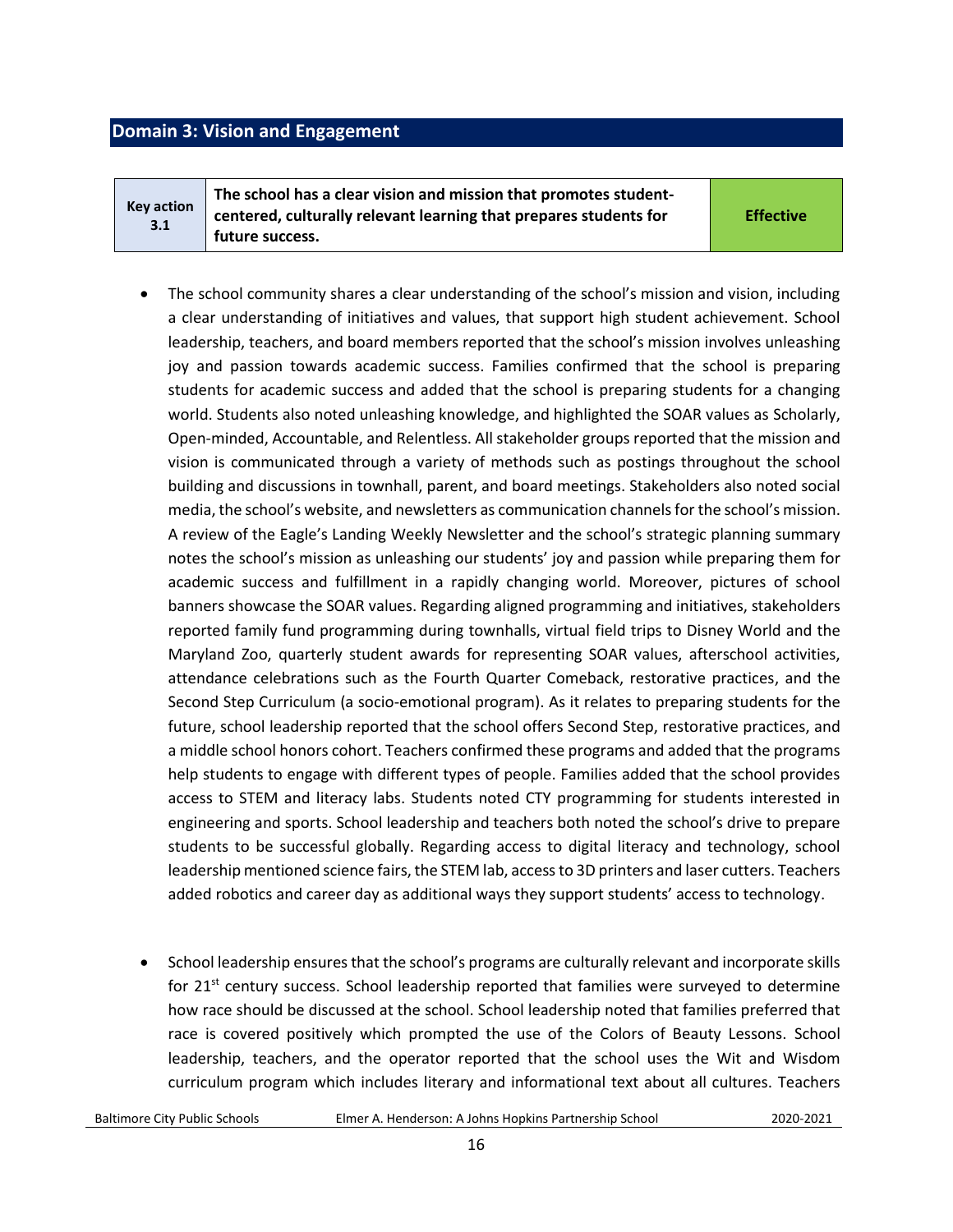added that lessons were modified to increase text diversity. Teachers also added that middle school students participate in virtual college tours and name their homerooms after colleges and universities. Students reported learning about Asian cultures, indigenous Americans, the American Revolution, and current events such as the 2020 election and George Floyd. Families shared that the school celebrates events such as Black History Month and Women's History Month. Families also noted that students are reading text written by authors of different nationalities. Moreover, school leadership and teachers reported that the school has an equity and anti-racism board committee. Teachers also noted that teachers are encouraged to share events important to them such as St. Patrick's Day and Hanukah.

**Key action 3.2**

**The school cultivates and sustains open communication and decision-making opportunities with families and the community. Highly Effective** 

• The school implements systems to build strong relationships with families and garners feedback in order to make schoolwide decisions. School leadership reported that families are considered partners and are engaged and informed through school surveys (e.g., the re-opening plan, and the schoolwide budget), Town Hall meetings, quarterly student awards assemblies, and grade level meetings. A review of the November 9, 2020 issue of The Eagle's Landing confirms Parent Town Halls and award ceremonies. School leadership, families, and the operator also reported that families serve on the school's board. Teachers and students noted that families are invited to school events such as Family Paint Night and virtual cooking events. All stakeholder groups reported that families receive information through a variety of methods such as school newsletters, phone calls, Parent Portal, email, text messages, Class Dojo, and social media. Regarding strategies to engage harder to reach families, school leadership and teachers reported resources such as attendance supports (e.g., managing call logs, home visits, and incentives), Language Link, and translated documents. Home visit logs were provided for review. Families confirmed that the school does its best to translate documents and provide translators for Town Hall meetings. Moreover, school leadership and teachers reported that the school has a Community School Coordinator that further assistsstudents and families with resources. Teachers and families reported that the school serves as a Maryland Food Bank site, a COVID testing and vaccination site, and a Safe Center for Online Learning. Stakeholder groups also noted that families receive school supplies per quarter. A review of the Quarter 2 Supply Pick-Up flyer confirms this activity. Regarding family input on school-wide decisions, all stakeholder groups reported that families provided feedback on topics such as the school's re-opening plan, the Color of Beauty curriculum, school renovations, and the schoolwide budget. Moreover, school leadership shared that families determined the color of the outside turf.

Baltimore City Public Schools Elmer A. Henderson: A Johns Hopkins Partnership School2020-2021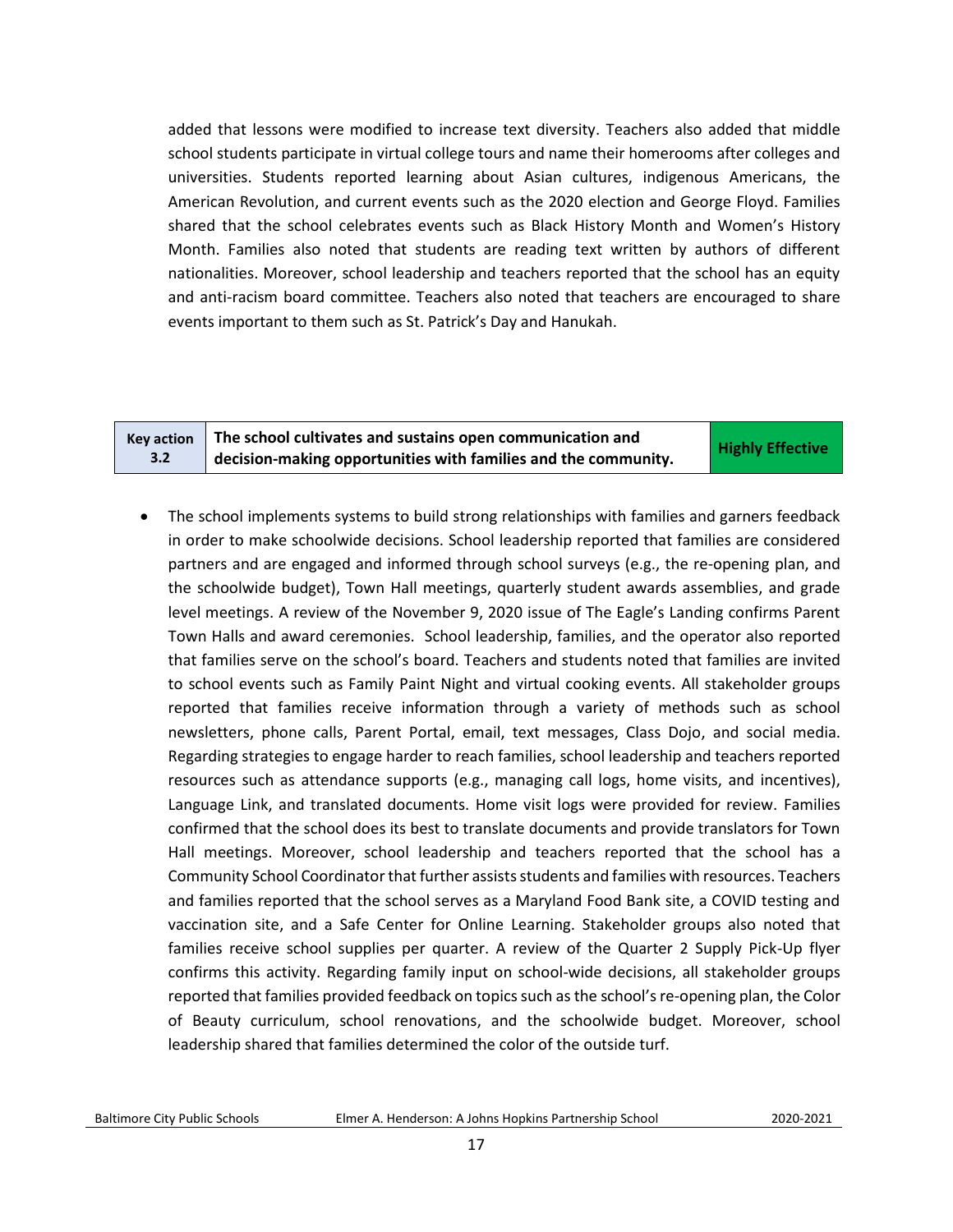• The school builds strong relationships with community stakeholders and leverages resources to meet the needs of students and the school. School leadership reported that the school partners with the Maryland Food Bank (provides weekly food distribution), the Y of Central Maryland (supported the Safe Center for Online Learning), Achievement Network (supports instructional programming), The Warm Coat Project (providing families with winter coats), Vision for Baltimore (free eye exams and glasses), Mobile Dentist (dental screening), Johns Hopkins School of Nursing (health education and health screenings). Teachers, students, and families confirmed many of these partners and noted the following partners: Roberta's House (outpatient grief support for students and families), Outward Bound (supports team building and collaboration), Northeast Market (provided incentives for attendance program), Makerspace (supports creativity and design) and the Peabody Institute (facilitated classes at their campus). A review of the school's partnership list confirms many of these partners. School leadership reported that the school completed a needs assessment and conducted home visits to determine the needs of the school and the community. School leadership reported high needs for nutritious foods and mental health services are needs of the community. School leadership shared that the needs assessment confirmed the need for partnerships with organization such as the Maryland Food Bank and Johns Hopkins School of Nursing. Finally, school leadership noted that community partners will be evaluated by the Community School Coordinator with participant satisfaction surveys.

| <b>Key action</b><br>3.3 | The climate and culture of the school creates a welcoming learning<br>environment that meets the academic, social, and emotional needs<br>of each student. | <b>Not rated</b> |
|--------------------------|------------------------------------------------------------------------------------------------------------------------------------------------------------|------------------|
|--------------------------|------------------------------------------------------------------------------------------------------------------------------------------------------------|------------------|

- The school implements and monitors school protocols that create an environment where students, staff, and families feel welcome and safe.
- The school develops proactive systems that support individual students' social, emotional, and socioeconomic needs.
- School leadership establishes consistent structures to recognize and celebrate student achievement.
- School leadership establishes consistent structures that demonstrate value and recognition of staff.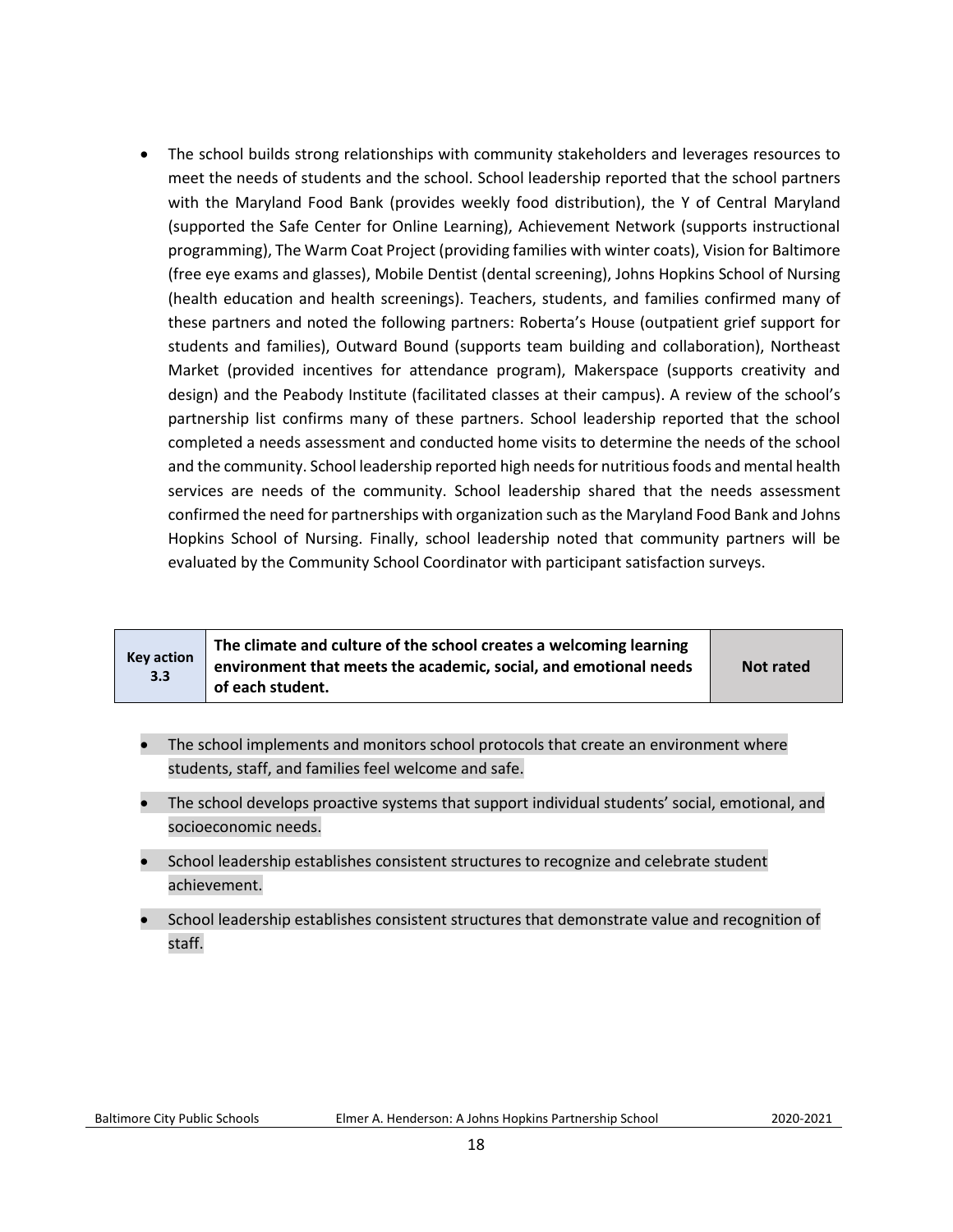### <span id="page-18-0"></span>**Domain 4: Strategic and Professional Management**

| <b>Kev action</b> | The school establishes clear goals for student achievement and | <b>Effective</b> |
|-------------------|----------------------------------------------------------------|------------------|
| 4.1               | tracks progress toward goals.                                  |                  |

• School leadership establishes and communicates measurable goals for the improvement of student learning and strategies aligned to the goals. However, not all teachers could articulate all goals. School leadership reported that the school has established severable measurable goals such as increase MCAP mathematics and literacy scores by 4% in grades 3-8. School leadership shared that the school is using the ANET assessment as a proxy for MCAP in lieu of the moratorium on statewide assessments. Most teachers confirmed this goal but noted that team meetings and data meetings are primarily used to discuss grade level or individual student goals. All stakeholder groups reported strategies such as ANET professional development sessions and coaching, the literacy lab, multi-step word problems, Happy Numbers, and Imagine Math and Literacy. School leadership also reported a literacy goal where all students in second grade and above will read on grade level as measured by assessment such as DIBELS and Imagine Language and Literacy. Most teachers did not mention this as a schoolwide goal. However, some stakeholder groups noted LIPS (a phonemic awareness program), providing students opportunities to use text to support text dependent questions and increasing the volume of student writing as strategies. School leadership and teachers stated that the school has established schoolwide goals to address absenteeism. Both stakeholder groups reported an attendance goal of 95% and a reduction of ARCA (At Risk for Chronic Absents) rates by 17%. All stakeholders reported strategies such as the attendance team, incentives (e.g., Strive for Five, pizza parties, attendance awards), phone calls home, and home visits. School leadership, the operator, families, and some teachers also mentioned a goal that more graduating  $8<sup>th</sup>$  grade students are accepted in Tier 1 high schools. School leadership and the operator reported supporting strategies such as hosting  $8<sup>th</sup>$  grade articulation meetings, providing honors courses, and monitoring acceptance rates and reporting out to the board. School leadership and the operator also reported goals for afterschool programming and staff satisfaction. Most teachers did not mention goals related to afterschool programming or staff satisfaction. However, teachers did report socio-emotional supports for staff and Wellness Wednesdays. School leadership confirmed that staff surveys, re-entry plans, socio-emotional supports and Wellness Wednesdays are strategies related to staff satisfaction. Regarding the development of schoolwide goals, school leadership reported that staff analyzed data from the previous year to set individual and class level goals. Teachers confirmed that most teachers did not participate in the development of schoolwide goals. However, teachers shared that the analysis of class level goals were considered in the development of schoolwide goals. Moreover, teachers noted that teachers were asked to provide appropriate strategies. School leadership and the operator reported that the schoolwide goals are complementary to the school's mission and is reviewed by Johns Hopkins' School of Education officials. All stakeholder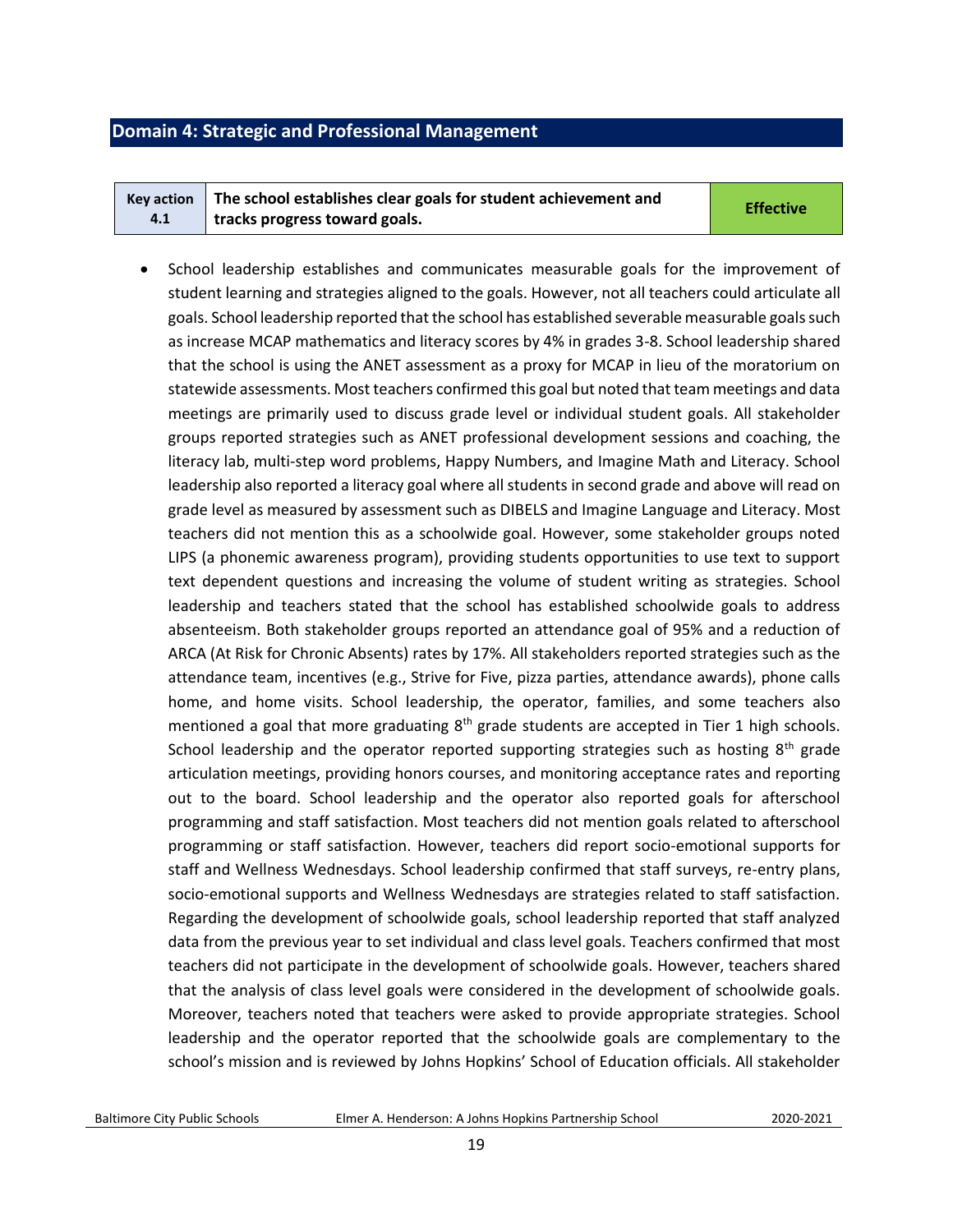groups, including families, reported that the goals were communicated at team meetings, Parent Town Hall sessions, and board meetings. Regarding adjustments and challenges, school leadership reported that the ARCA goal rate was adjusted from 19% to 17% due to conversations with the operator.

• School leadership and all staff participate in regular analysis of school-wide data and instructional practices to monitor progress wards goals, revisiting and adjusting action plans as needed. School leadership and teachers reported that teachers analyze data in vertical planning meetings (an opportunity for content teachers to convene). Teachers added that action planning, interventions and strategies are discussed after school-wide assessments. School leadership shared that the leadership team (which includes team leads who also serve on the Instructional Leadership Team) meet weekly to discuss student progress and concerns. School leadership also reported that the Student Support Team regularly monitors student attendance and socio-emotional concerns which is prompted by teachers' analysis of data. School leadership also reported, and teachers confirmed, that the average daily attendance is shared with teachers. School leadership and teachers reported that school-wide data is communicated in Wednesday professional development sessions. Teachers added that data is shared in the school's newsletter and the online attendance dashboard. School leadership also shared that data is communicated in state of the school addresses. Regarding adjusting strategies, school leadership reported enacting strategies to ensure that students are not only logged on to online tools but engaged. School leadership also shared an adjustment to strategies related to the Tier 1 high school goal based on student composite scores.

| <b>Key action</b><br>4.2 | School leadership allocates and deploys the resources of time,<br>human capital, and funding to address the priority growth goals for<br>student achievement. | <b>Effective</b> |
|--------------------------|---------------------------------------------------------------------------------------------------------------------------------------------------------------|------------------|
|--------------------------|---------------------------------------------------------------------------------------------------------------------------------------------------------------|------------------|

• Budget distributions and resource allocations are aligned to school goals and priorities that support equitable learning environments. School leadership reported a priority to increase wraparound services which included hiring additional staff. School leadership and teachers reported the increase in staff supports an increase in average daily attendance and a decrease of chronic absenteeism. A review of the Master Attendance Case Management confirms a focus on attendance. School leadership also shared that school satisfaction and connectedness indicators have also improved. All stakeholder reported that the school allocated funds for student devices to support the virtual environment. Teachers added that funds were used to purchase online platforms such as Happy Numbers and IXL. A review of a teacher's feedback sheet regarding online resources confirms these programs. Families noted that programmatic materials such as Wit and Wisdom and Second Step were purchased. Moreover, teachers noted that additional classroom instructional staff and related service providers were hired to support teaching.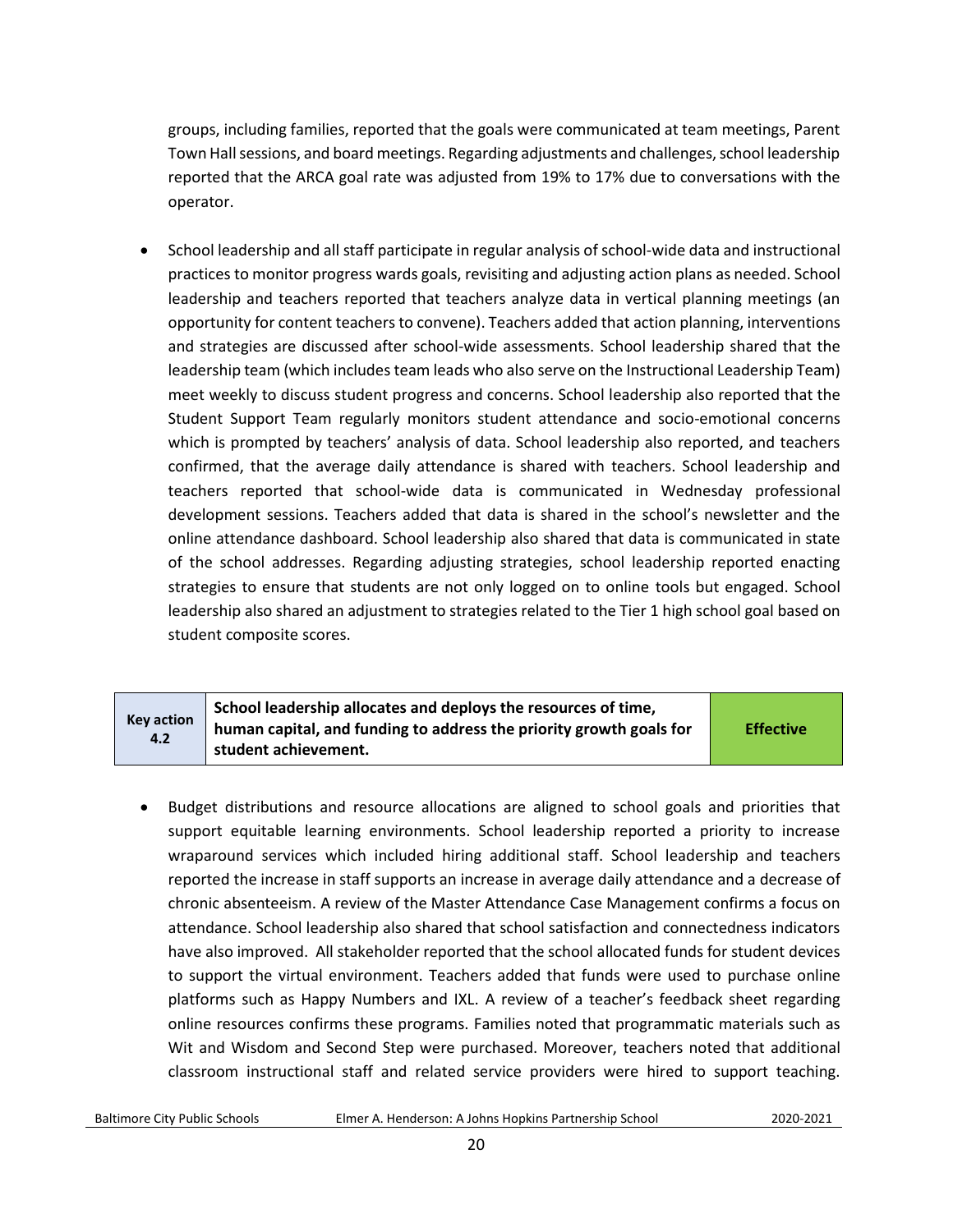Stakeholders noted that academic supplies were provided to families quarterly. Regarding inequities, school leadership and teachers reported that student devices and hotspots were provided to address the digital divide. A review of orders from CDW-G and Daly confirms the purchase of IBM Lenovo Computers and Google Chromebooks. School leadership reported that additional staff were hired to build out the school's middle school honors cohort as a strategy to ensure that middle school students are prepared for tier 1 high schools. School leadership also mentioned that the Safe Center for Online Learning initiative provided a safe learning environment for students of working families. As it relates to budgetary changes, school leadership noted that funds for recess, behavioral supports, field trips, and the Urban Teacher Residency were reallocated to support technology, academic supplies, and classroom instructional support.

- School leadership leverages staff in key roles in support of school-wide goals. School leadership and teachers reported that teachers serve as team leads and on the Instructional Leadership Team. Teachers added that teachers worked over the summer to evaluate the proposed online learning platforms. Teachers shared that teachers serve as Cluster Captains (who are responsible for different grade bands), facilitate professional development sessions and participate in committees such as return to in-person learning, technology, health and safety, academics, antiracism, and restorative practices. A review of Professional Development PowerPoints confirm that teachers facilitated sessions. Further, a review of the staff roster confirms that teachers are designated as grade level leads and content leads. Regarding identifying strengths to delegate responsibilities appropriately, school leadership shared that school leadership considers successful data and interpersonal skills. School leadership added that leadership opportunities are available for aspiring leaders. Lastly, school leadership shared that there are stipends attached to the added responsibilities. Teachers added that school leadership also considers the interest of teachers when determining leadership opportunities. Regarding oversight, school leadership and teachers reported that meeting notes are shared with school leadership. Finally, both stakeholder groups also reported that school leadership attends meetings.
- School leadership leverages common staff time to focus on professional learning and collaboration in support of student achievement. School leadership and teachers reported that the school hosts 40-minute vertical (or grade band content) team meetings weekly to discuss student concerns. A review of the September 25, 2020 ELA Vertical Team meeting agenda notes topics such as Connection before Content, Diagnostics Check In, and student Work Analysis. Further a review of the January 8, 2021 Science/Social Studies Vertical Team meeting agenda reveals topics such as Connection before Content, Science Reflection (glow and grows), social studies curricula, topics related to Black History Month, Indigenous people, and United States History. Moreover, both stakeholder groups reported that teachers participate in grade level meetings. A review of the March 24, 2021,  $6<sup>th</sup>$  grade team meeting highlights topics such as a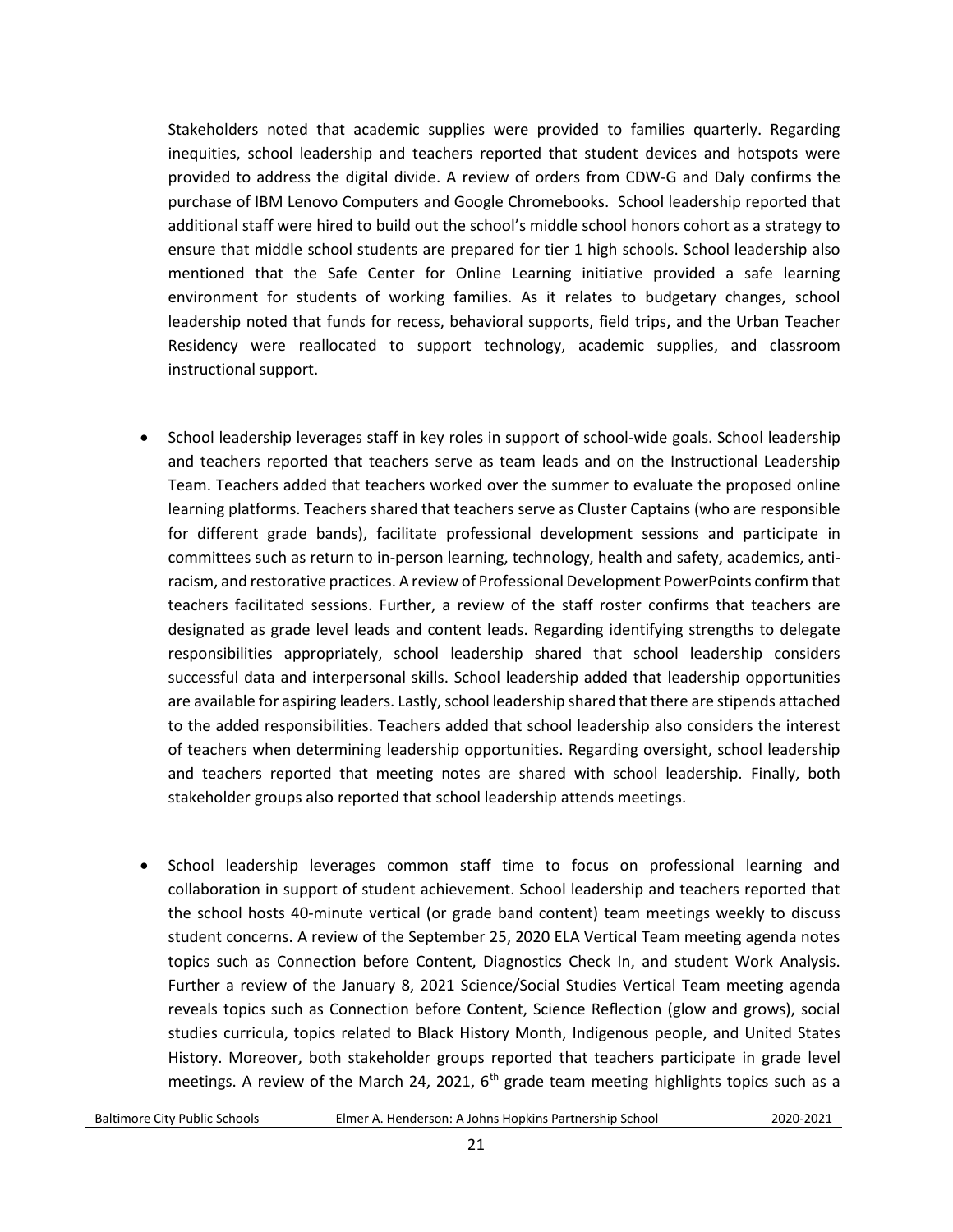focus on Equations and Expressions (math), completing narratives (ELA), and studying lights (science) School leadership and teachers also shared that teachers participate in professional development sessions on Wednesdays.

|     | $\kappa$ Key action School's board of trustees (or operator) provides competent | <b>Highly Effective</b> |
|-----|---------------------------------------------------------------------------------|-------------------------|
| 4.3 | stewardship and oversight of the school.                                        |                         |

- The governing board and operator maintain essential knowledge of the school and provide oversight of the academic program. School leadership reported that school leadership meets with a Dean of Johns Hopkins' School of Education bi-weekly, participates in committee meetings and shares the principal's report during quarterly board meetings. Both stakeholder groups also reported that school leadership meets with the President of Johns Hopkins' School of Education regularly. Board members reported that information is also provided via emails, Class Dojo, newsletters, monthly town halls and grade level team meetings. Moreover, the board noted board priorities such as student achievement, afterschool activities, student attendance, stakeholder satisfaction, and student access to top tier high schools. A review of the State of the School, a presentation made to the board in August 2020, highlights topics such as MCAP literacy and mathematics, participation in after-school activities, suspension and attendance, stakeholder satisfaction, and high school acceptance. School leadership, the operator and the board also noted an academic performance committee. Board members added that the committee reviews data points such as DIBELs, ANET, and special education programming. A review of the October 2020 board meeting presentation confirms that academic data such as ANET results and attendance rates was shared. Regarding the establishment of schoolwide goals, school leadership and board members mentioned that the goals are developed by school administration; however, families and board members can provide feedback. As it relates to board priorities, school leadership, board members, and the operator shared that the board focuses primarily on fiduciary responsibilities, but they also maintain knowledge and oversight of student enrollment, the middle school honors cohort, pre-kindergarten programming, afterschool activities, attendance, and wraparound services. School leadership noted that the organization is aware also aware of the school's academic success and make necessary improvements through alignment with established goals and adhering to the data inquiry cycle to develop actions plans when necessary. Finally, school leadership, the board and operator noted that the organization ensures it operates in accordance with the MOU contract by referencing the agreement as a guiding document.
- The governing board and operator provide financial oversight by monitoring the school's financial records and ensuring that the school remains fiscally viable. The operator and the board reported that school leadership hosts annual budget meetings and assesses teacher needs and family priorities through budget surveys. School leadership added that the school adheres to the

Baltimore City Public Schools Elmer A. Henderson: A Johns Hopkins Partnership School2020-2021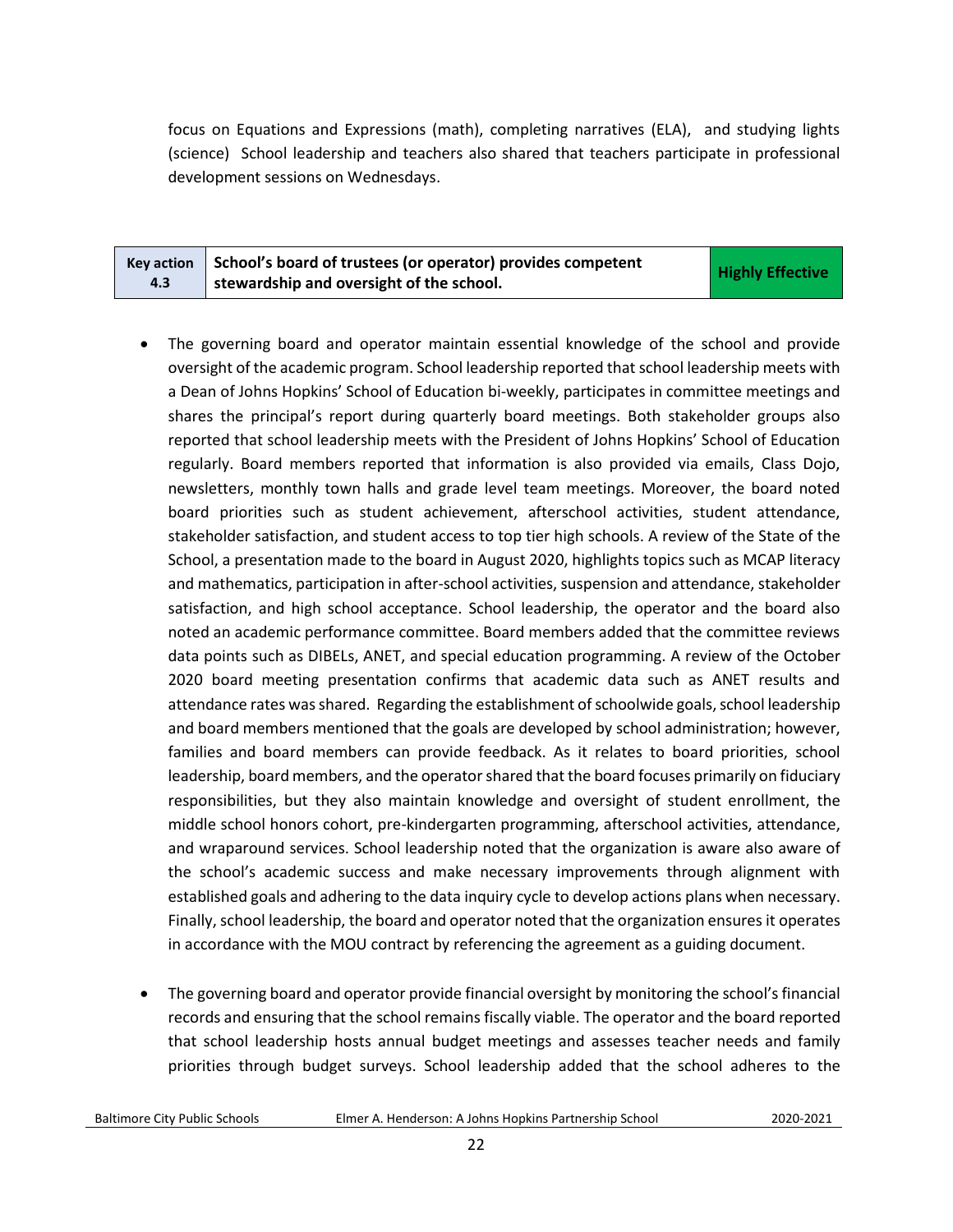district's budget process. School leadership noted that after gathering feedback and establishing goals and priorities, the school develops a draft budget which is shared with the board through its financial and academic committees. Continuing, once the budget is board approved, school leadership shared that families are made aware of updates. A review of a March 16, 2021, email to the board reveals that the finance committee met to update the school's FY22 budget. The document provides board members with information such as salaries, benefits, capital expenses, instructional support, and instructional materials. The operator noted that financial goals include managing operating expenses and refraining from using debt to supplement the operational budget or capital expenses. Regarding financial oversight, stakeholders noted, and documents confirm, that the organization hired an external agency to conduct annual audits to ensure that the organization is compliant with applicable laws and accounting regulations. A September 2020 financial update report was provided for review. All stakeholder groups also reported that the financial committee meets bi-monthly to review matters such as budgetary projections versus actual expenses. Finally, school leadership added that the school informally communicates with the financial analyst daily.

• The governing board and operator maintain effective governance practices to ensure organizational viability, including the systemic selection and oversight of the school leader. School leadership, the board and the operator reported that the board is comprised of eighteen members and committees such as Executive, Governance, Finance, Academic Performance, Facilities, and Equity and Inclusion. A review of a board committee assignment document confirms these committees and more. All stakeholder groups reported that committees meet bimonthly and share with the full board quarterly. A review of the board's meeting schedule confirms quarterly meetings. Regarding strategic planning, school leadership, the board and operator reported that the board is updated during the State of the School address and during the annual board retreat. A review of the board retreat document, dated September 12, 2020, identifies meeting objectives such as a renewing board member commitments, advancing racial equity and justice, providing opportunities for the board to contribute toward school accomplishments, strengthening board partnerships, and developing a shared understanding of board expectations. Board members also noted that board goals, increasing the number of board members, surveying additional areas of expertise, and school priorities were discussed at the board's retreat. As it relates to professional development, stakeholder groups noted that the board retreat also addressed onboarding for new board members and provided guidance on how to be effective board members. School leadership also shared that board members participated in restorative practices and equity training. When asked about the process for board recruitment, school leadership, the board and the operator reported that the vacancy is advertised via social media and during Town Halls. Continuing, stakeholders noted that candidates write letters of interest and are interviewed. A review of a February 4, 2021 email from the former board chair to board members confirms an election process. Regarding the evaluation of the school leader, all stakeholder groups reported that the school leader is evaluated by the Dean of Johns Hopkins'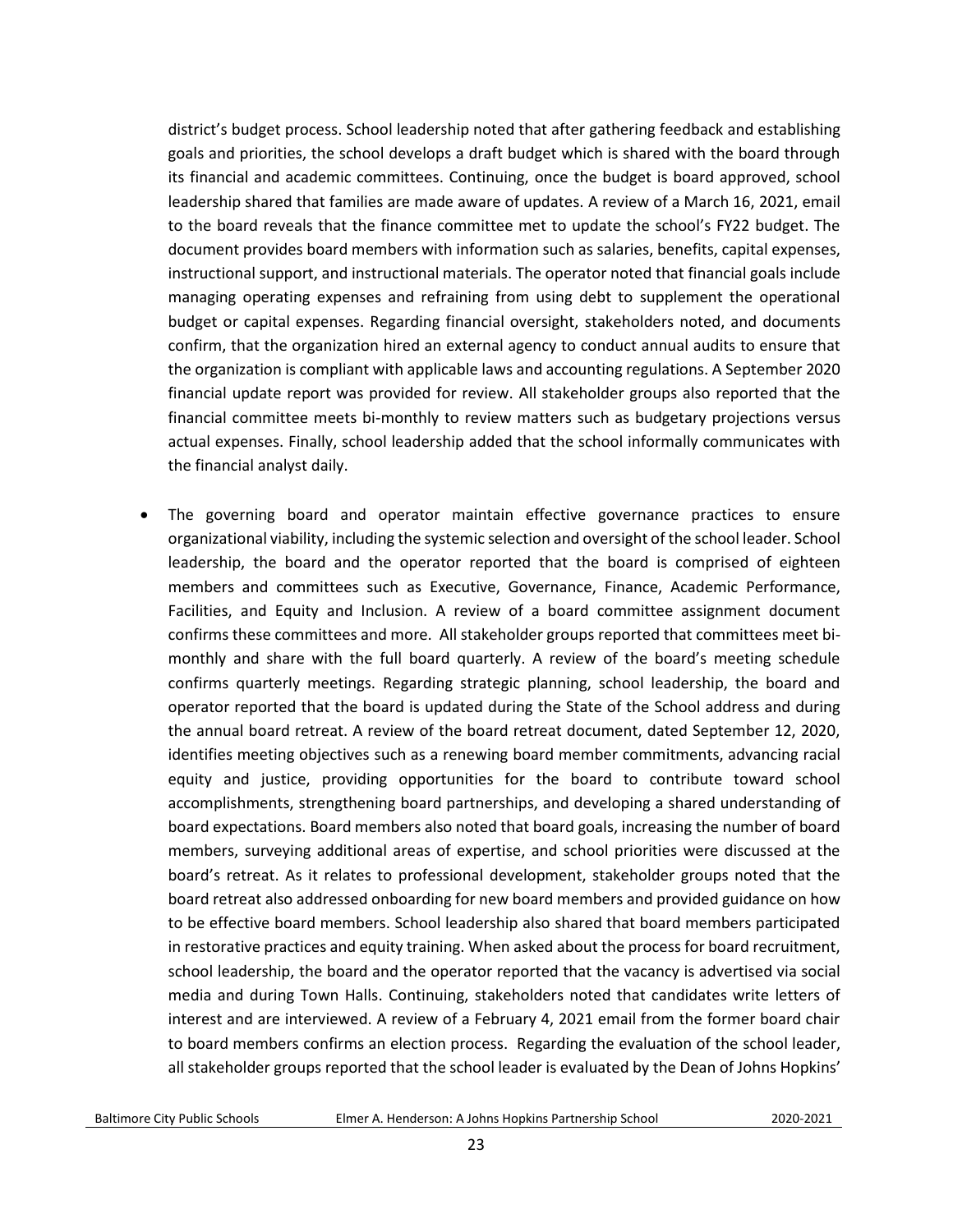<span id="page-23-0"></span>School of Education using the Baltimore City School evaluation system, which was provided for review. School leadership also noted that the school's District Instructional Leadership Executive Director (ILED) is also integral to the school leaders' evaluation.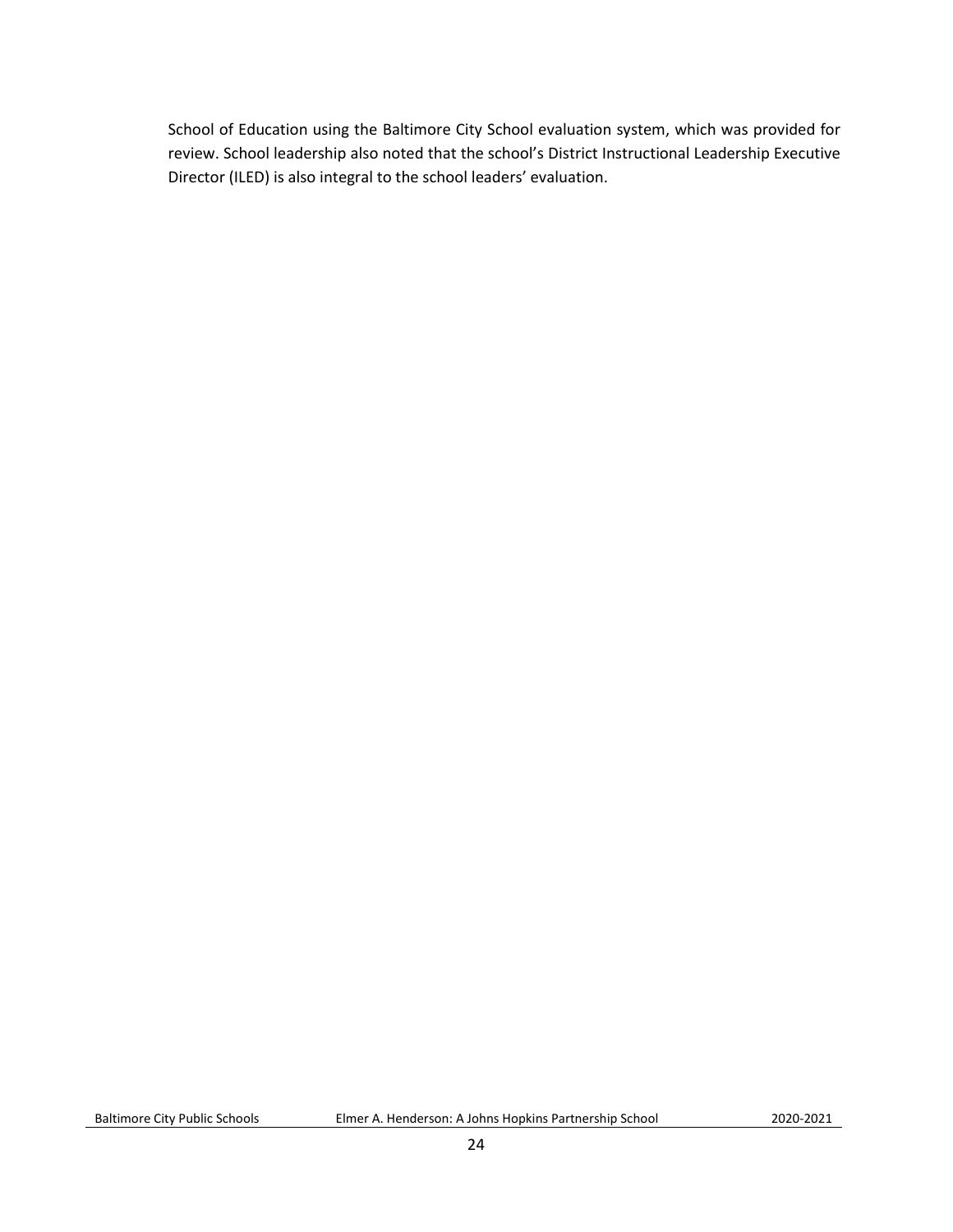## APPENDIX A: SCHOOL REPORT COMMENTS

**Domain 1: Highly Effective Instruction** None

**Domain 2: Talented People** None

**Domain 3: Vision and Engagement** None

**Domain 4: Strategic and Professional Management** None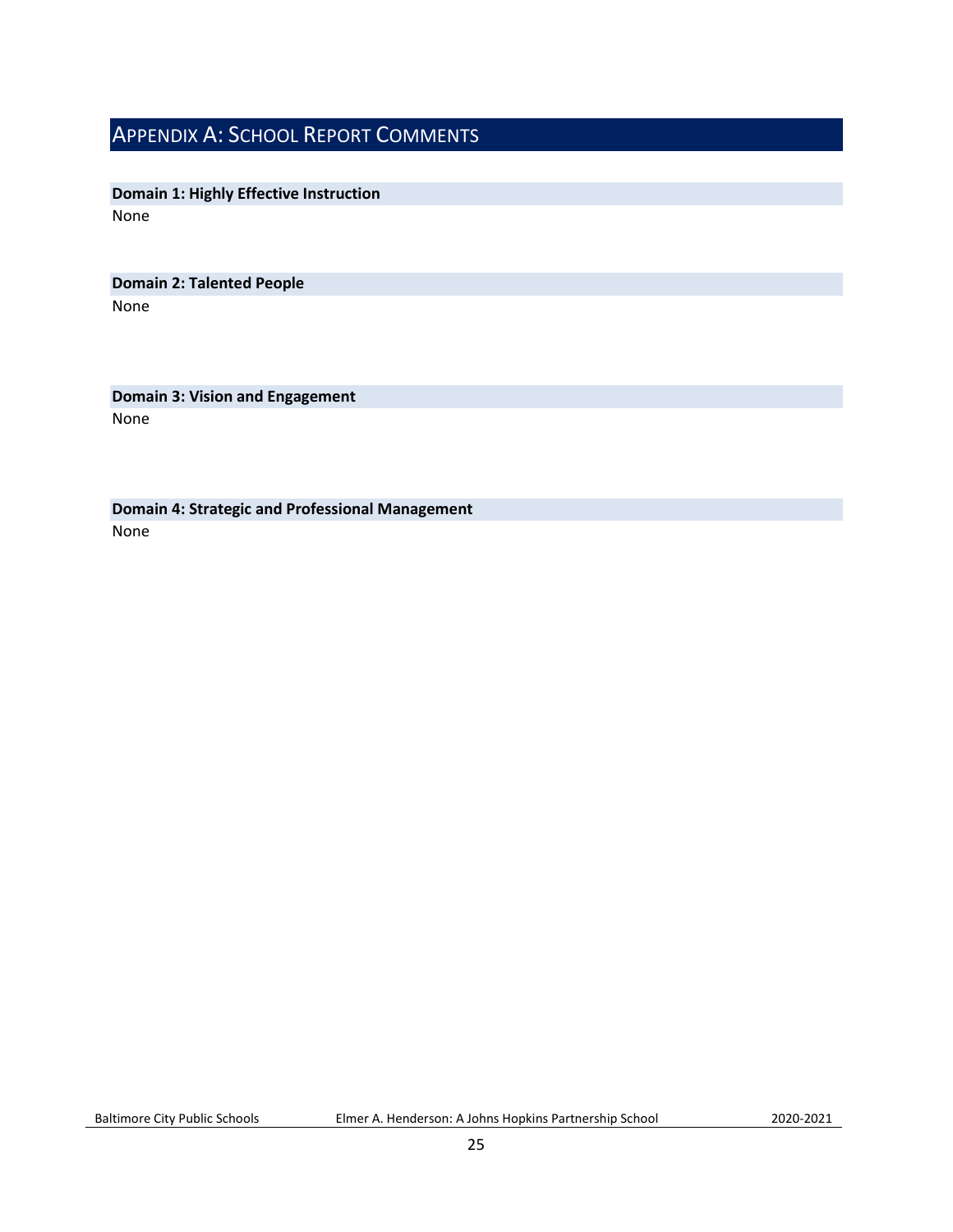## <span id="page-25-0"></span>APPENDIX B: SER TEAM MEMBERS

The SER visit to the Elmer A. Henderson: A Johns Hopkins Partnership School was conducted on April 26- 27, 2021 by a team of representatives from Baltimore City Public Schools and SchoolWorks.

**Team Lead/Writer:** Reginald Trammell is a Program Evaluator II in the Office of Achievement and Accountability in Baltimore City Public Schools. Reginald began his career in education in 2000 as an elementary classroom teacher with Baltimore City Public Schools. After a decade of providing direct service to scholars, he transitioned to the Office of Teaching and Learning as the Education Associate for Elementary and Middle School Mathematics. In this role, he wrote curriculum, modelled instruction and facilitated professional development opportunities for math instructors. In 2011, Reginald continued to support Baltimore City Public Schools through the work of the Engagement Office. Here, he served as a Family and Community Engagement Specialist and subsequently secured the role as Parent Involvement Manager. His responsibilities included coordinating district-wide learning opportunities for school staff on engaging of families and community members and supporting the district's Title I Parent Involvement Program. Reginald is currently earning his Administrator I Certificate to continue his mission of improving public education.

**Team Support:** Brianna Kaufman is the Manager for the School Effectiveness Reviews in the Office of Achievement and Accountability in Baltimore City Public Schools. Brianna began her career as an elementary art teacher in Bryan, TX. After obtaining her Master's degree, she interned and worked at a number of art museums in the education department including the: Dallas Museum of Art, The National Gallery of Art in DC, and the Walters Art Museum. In 2008, Brianna made the shift from art education to general education reform as a Program Manager at the Fund for Educational Excellence. There she managed a grant from the Bill and Melinda Gates Foundation that focused on College and Career Readiness. Prior to joining OAA, Brianna worked as the College and Career Readiness Education Specialist for Baltimore City Public Schools. Brianna holds a Bachelor's degree in elementary education from Texas Lutheran University, a Master's degree in Art Education from University of North Texas, and a Master's of Business Administration from Loyola University in Maryland.

**Team Support:** Katherine Harris Toler is a Program Evaluator II in the Office of Achievement and Accountability in Baltimore City Public Schools. Prior to joining OAA, Ms. Toler was a District Mentor in the Office of Teacher Support and Development. In Baltimore City Public Schools, Ms. Toler has served as teacher, Academic Coach, Dean of Instruction, and High School Administrator. Ms. Toler has also served as teacher in the Anne Arundel County Public School System, the Baltimore County Public School System and the Vance County Public School System in North Carolina. She holds a B.A. in English with a Concentration in Secondary Education from North Carolina Central University and a Masters of Education in School Improvement Leadership from Goucher College.